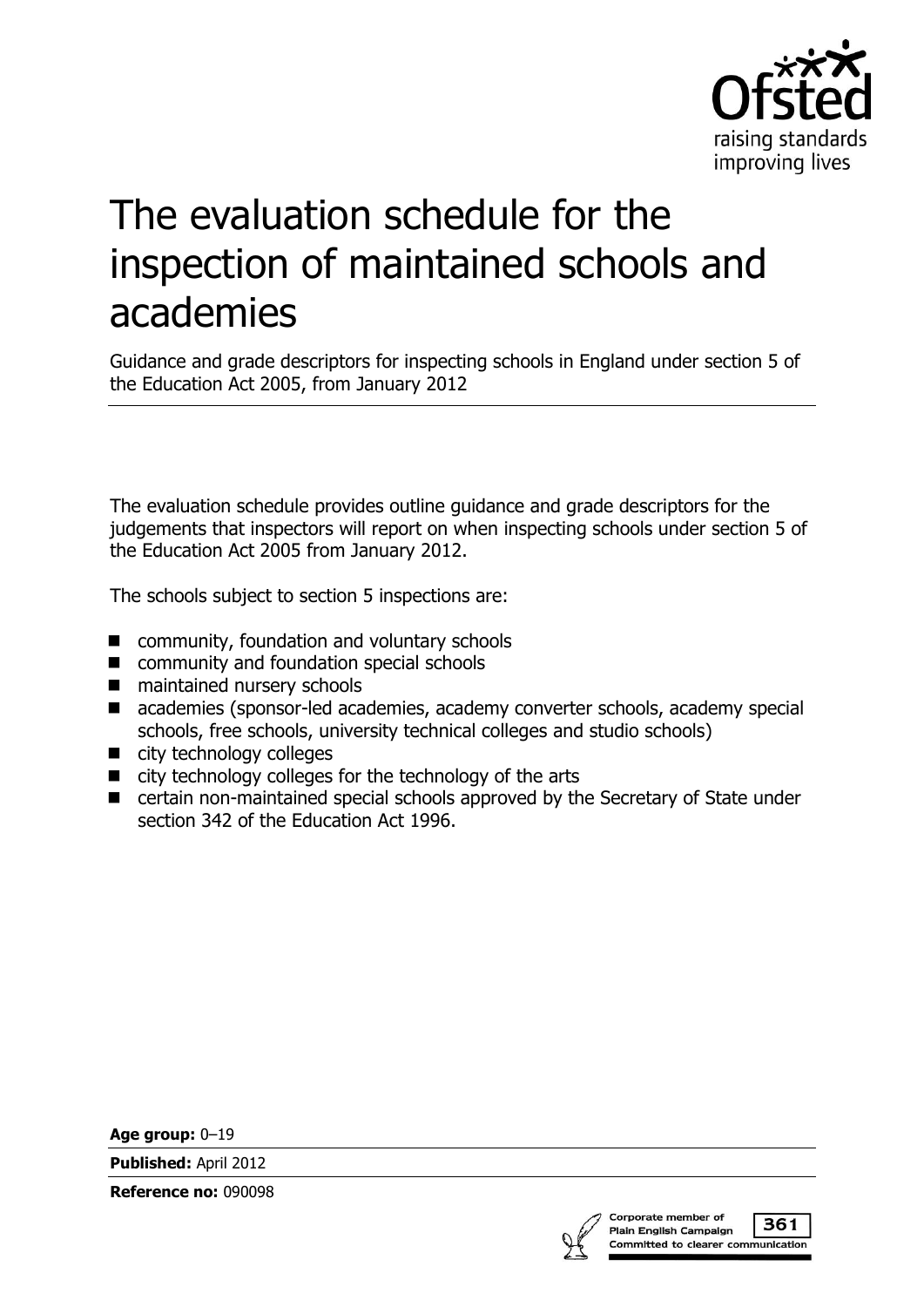The Office for Standards in Education, Children's Services and Skills (Ofsted) regulates and inspects to achieve excellence in the care of children and young people, and in education and skills for learners of all ages. It regulates and inspects childcare and children's social care, and inspects the Children and Family Court Advisory Support Service (Cafcass), schools, colleges, initial teacher training, work-based learning and skills training, adult and community learning, and education and training in prisons and other secure establishments. It assesses council children's services, and inspects services for looked after children, safeguarding and child protection.

If you would like a copy of this document in a different format, such as large print or Braille, please telephone 0300 123 1231, or email enquiries@ofsted.gov.uk.

You may reuse this information (not including logos) free of charge in any format or medium, under the terms of the Open Government Licence. To view this licence, visit www.nationalarchives.gov.uk/doc/open-government-licence/, write to the Information Policy Team, The National Archives, Kew, London TW9 4DU, or email: psi@nationalarchives.gsi.gov.uk.

This publication is available at www.ofsted.gov.uk/resources/090098.

Interested in our work? You can subscribe to our website for news, information and updates at www.ofsted.gov.uk/user.

Piccadilly Gate Store St Manchester M1 2WD

T: 0300 123 1231 Textphone: 0161 618 8524 E: enquiries@ofsted.gov.uk W: www.ofsted.gov.uk

No. 090098 © Crown copyright 2012

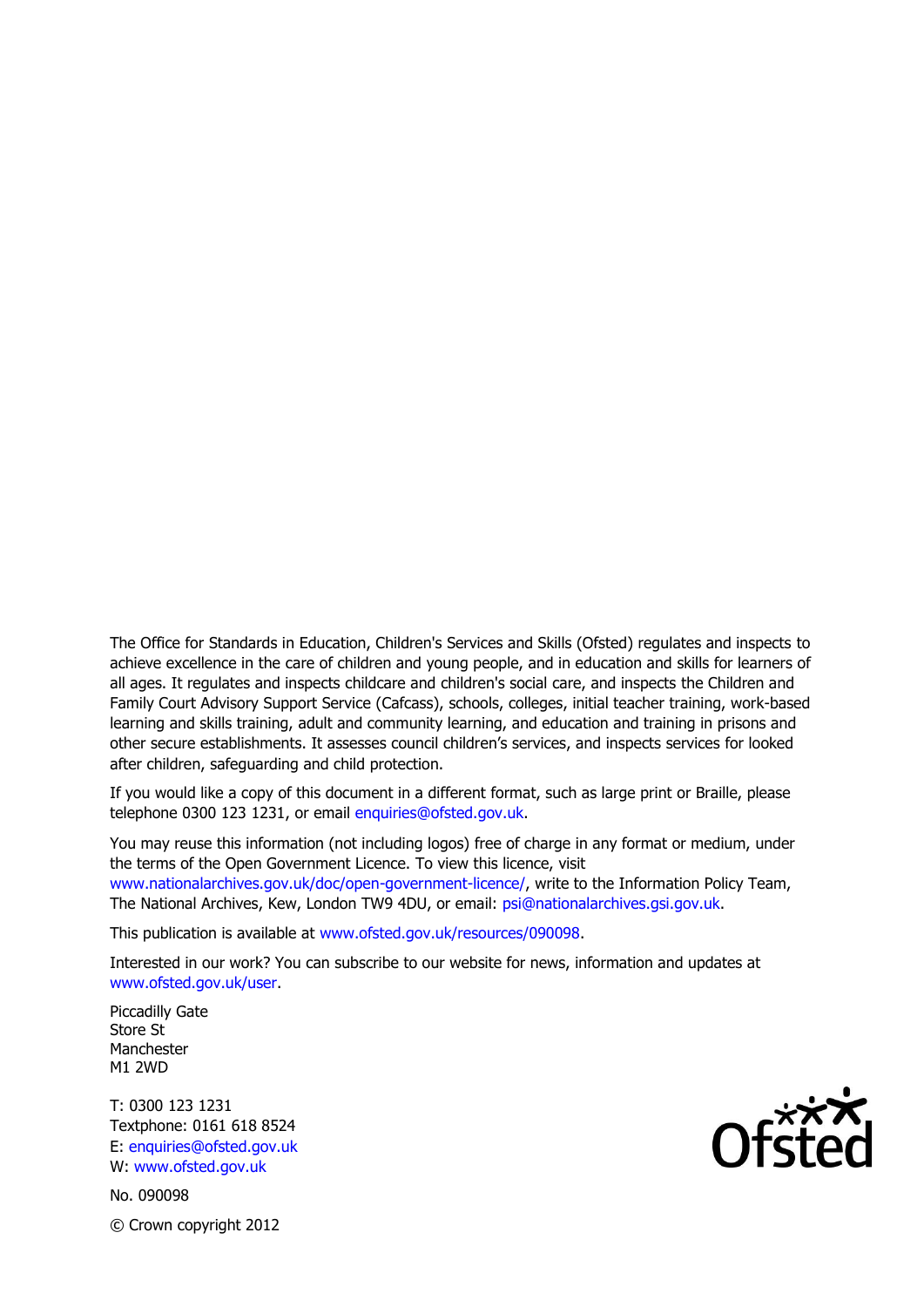# **Contents**

| <b>Introduction</b>                                                     | 4              |
|-------------------------------------------------------------------------|----------------|
| The key judgements made during school inspections<br>Groups of pupils   | 4<br>5         |
| Achievement of pupils at the school                                     | 6              |
| Criteria                                                                | 6              |
| Outline guidance                                                        | $\overline{7}$ |
| <b>Quality of teaching in the school</b>                                | 11             |
| Criteria                                                                | 11             |
| Outline guidance                                                        | 12             |
| Behaviour and safety of pupils at the school                            | 14             |
| Criteria                                                                | 14             |
| Outline guidance                                                        | 14             |
| Quality of leadership in and management of the school                   | 18             |
| Criteria                                                                | 18             |
| Outline guidance                                                        | 18             |
| <b>Overall effectiveness</b>                                            | 21             |
| Outline guidance                                                        | 21             |
| Evaluating the quality of boarding and residential provision in schools | 24             |
| Evaluating the quality of early years childcare provision               | 24             |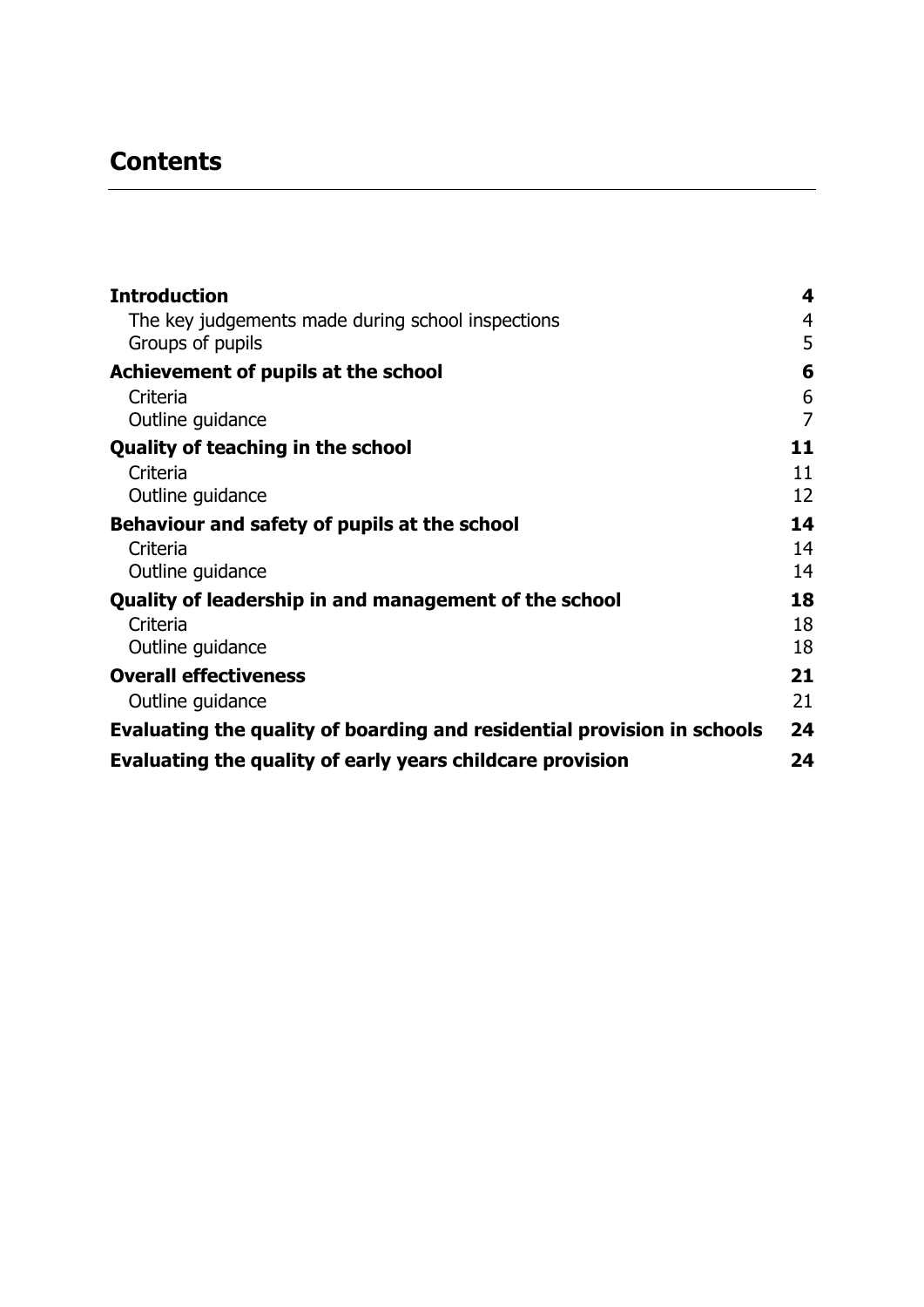

# <span id="page-3-0"></span>**Introduction**

- $\blacksquare$  The evaluation schedule sets out the judgements that inspectors will make and report on from January 2012. The schedule elaborates on The framework for school inspection,<sup>1</sup> particularly Part B: The focus of school inspections.
- The schedule provides criteria and grade descriptors to quide inspectors in judging the quality of education provided by the schools they inspect, and indicates the main types of evidence they should collect and analyse. This guidance is not exhaustive and does not replace the expert judgement of inspectors.
- The evaluation schedule should be interpreted in the context of each school being inspected. Inspectors should interpret grade descriptors in relation to pupils' age, stage and phase of education.
- The evaluation schedule **must** be used in conjunction with the guidance set out in *Conducting school inspections*.<sup>2</sup>

#### <span id="page-3-1"></span>**The key judgements made during school inspections**

- Inspectors **must** judge the quality of education provided in the school its overall effectiveness – taking account of four other key judgements:
	- $-$  achievement of pupils at the school
	- $-$  quality of teaching in the school
	- behaviour and safety of pupils at the school
	- $-$  quality of the leadership in and management of the school.
- In reporting, inspectors **must** also consider:
	- the spiritual, moral, social and cultural development of the pupils at the school
	- $-$  the extent to which the education provided by the school meets the needs of the range of pupils at the school, and in particular the needs of disabled pupils and those with special educational needs. $3$
- Inspectors **must** weigh up the evidence in each aspect against the descriptors for outstanding, good, satisfactory or inadequate before making a professional judgement.
- In making their judgements, inspectors **must** consider which descriptor best fits the evidence available. When evidence indicates that **any** of the

<sup>&</sup>lt;sup>1</sup> The framework for school inspection (090019), Ofsted, 2012;

www.ofsted.gov.uk/resources/090019.

<sup>&</sup>lt;sup>2</sup> Conducting school inspections (090097), Ofsted, 2012; [www.ofsted.gov.uk/resources/090097.](http://www.ofsted.gov.uk/resources/090097)

 $3$  For the purposes of the Equality Act 2010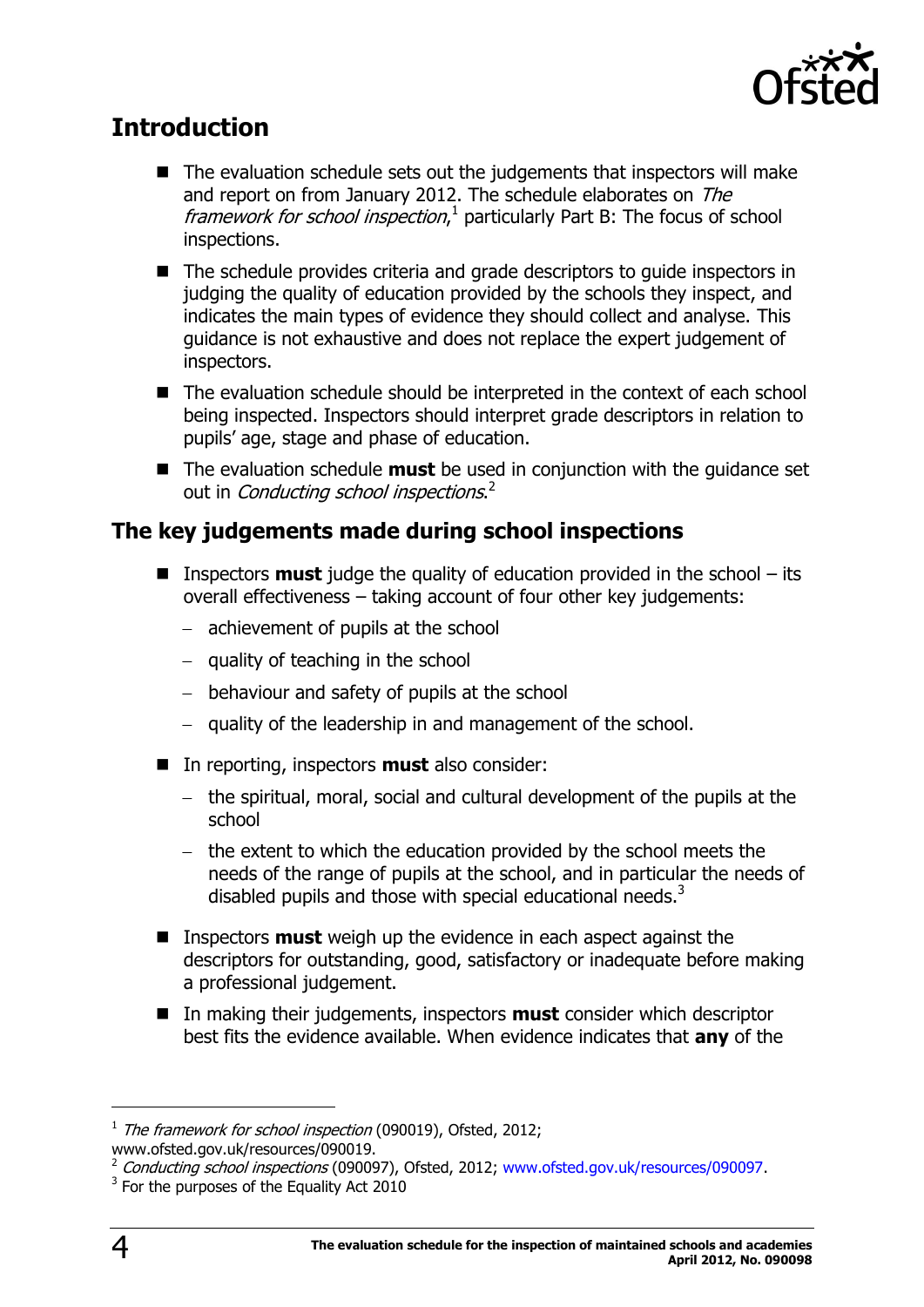

bullet points in the descriptor for inadequate applies, then that aspect of the school's work **should** be judged inadequate.

#### <span id="page-4-0"></span>**Groups of pupils**

- **IF** Inspection is primarily about evaluating how individual pupils benefit from their school. It is important to test the school's response to individual needs by observing how well it helps all pupils to make progress and fulfil their potential, especially those whose needs, dispositions, aptitudes or circumstances require particularly perceptive and expert teaching and, in some cases, additional support. Depending on the type of school, such pupils may include:
	- disabled pupils, as defined by the Equality Act 2010, and those who have special educational needs<sup>4</sup>
	- boys
	- girls
	- groups of pupils whose prior attainment may be different from that of other groups
	- $-$  those who are academically more or less able
	- $-$  pupils for whom English is an additional language
	- minority ethnic pupils
	- Gypsy, Roma and Traveller children
	- looked after children
	- pupils known to be eligible for free school meals
	- lesbian, gay and bisexual pupils
	- transgender pupils
	- young carers

- pupils from low income backgrounds
- other vulnerable groups.

<sup>&</sup>lt;sup>4</sup> Her Maiesty's Chief Inspector has a statutory duty to report on the outcomes and provision for disabled pupils and those who have special educational needs.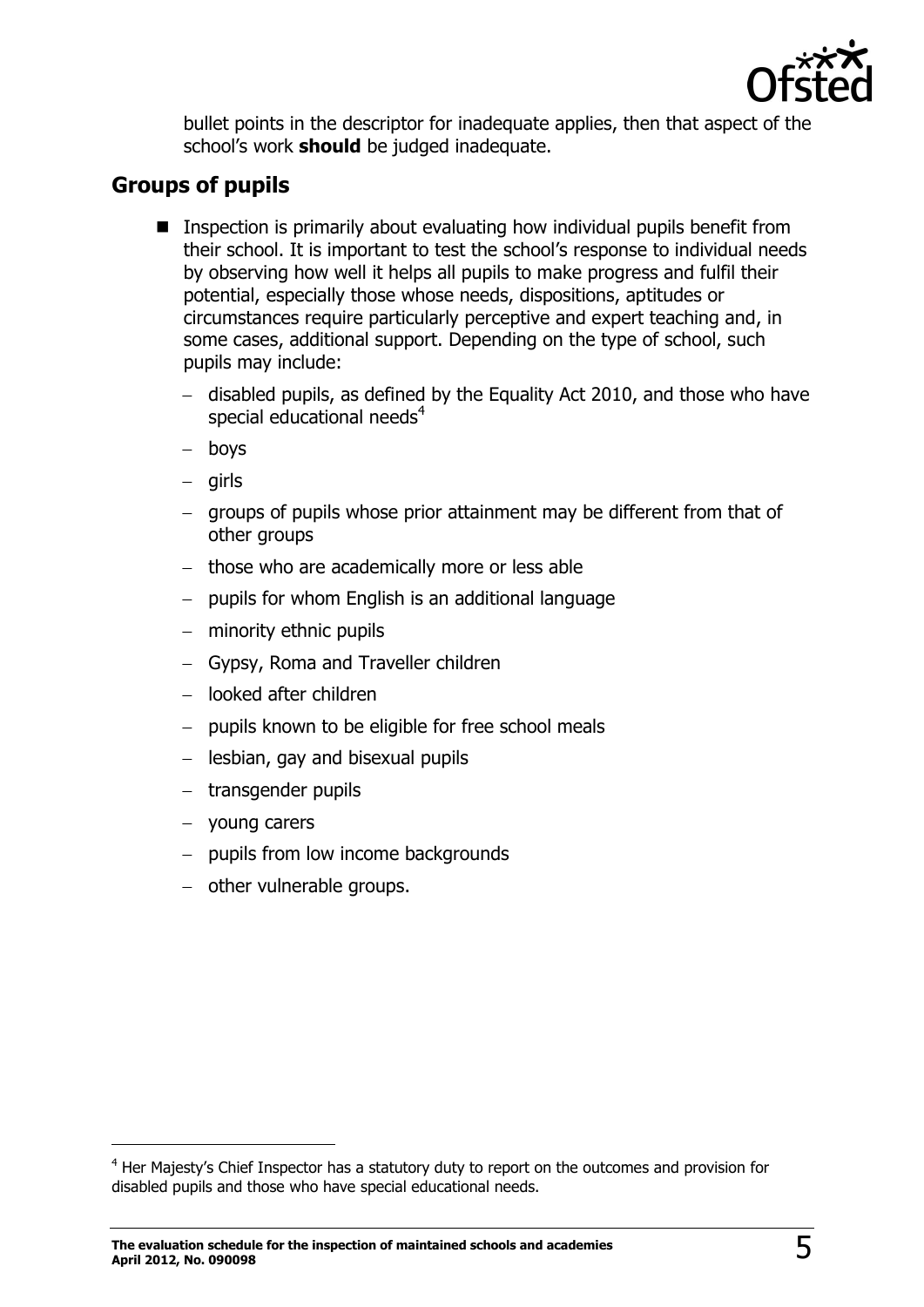

# <span id="page-5-0"></span>**Achievement of pupils at the school**

This section deals with academic achievement. Achievement takes account of pupils' attainment and their rate of progress, together with the quality of learning and progress by different groups of pupils, especially disabled pupils and those who have special educational needs.

When judging achievement, inspectors should take account of:

- pupils' attainment in relation to national standards and compared to all schools, based on data over the last three years, noting particularly any evidence of performance significantly<sup>5</sup> above or below national averages, and inspection evidence of current pupils' attainment
- **P** pupils' progress in the last three years as shown by value-added indices for the school overall and for different groups of pupils, together with expected rates of progress
- the learning and progress of pupils currently in the school based on inspection evidence.

In evaluating pupils' progress, inspectors should have regard to their starting points in terms of their prior attainment in relation to their age and capabilities.

Other, broader aspects of achievement, such as those reflected in the spiritual, moral, social and cultural development of pupils, should be observed and taken into account when reporting on the overall effectiveness of the school.

# <span id="page-5-1"></span>**Criteria**

When evaluating the achievement of pupils, inspectors **must** consider:

- $\blacksquare$  the standards attained by pupils by the time they leave the school, including their standards in reading, writing and mathematics and, in primary schools, pupils' attainment in reading by the end of Key Stage 1 and by the time they leave the school
- how well pupils learn, the quality of their work in a range of subjects and the progress they have made since joining the school
- $\blacksquare$  how well pupils develop a range of skills, including reading, writing, communication and mathematical skills, and how well they apply these across the curriculum
- how well disabled pupils and those who have special educational needs have achieved since joining the school
- how well gaps are narrowing between the performance of different groups of pupils in the school and compared to all pupils nationally
- $\blacksquare$  how well pupils make progress relative to their starting points.

<sup>&</sup>lt;sup>5</sup> The terms 'significant' and 'significantly' relate to statistical significance as shown in RAISEonline.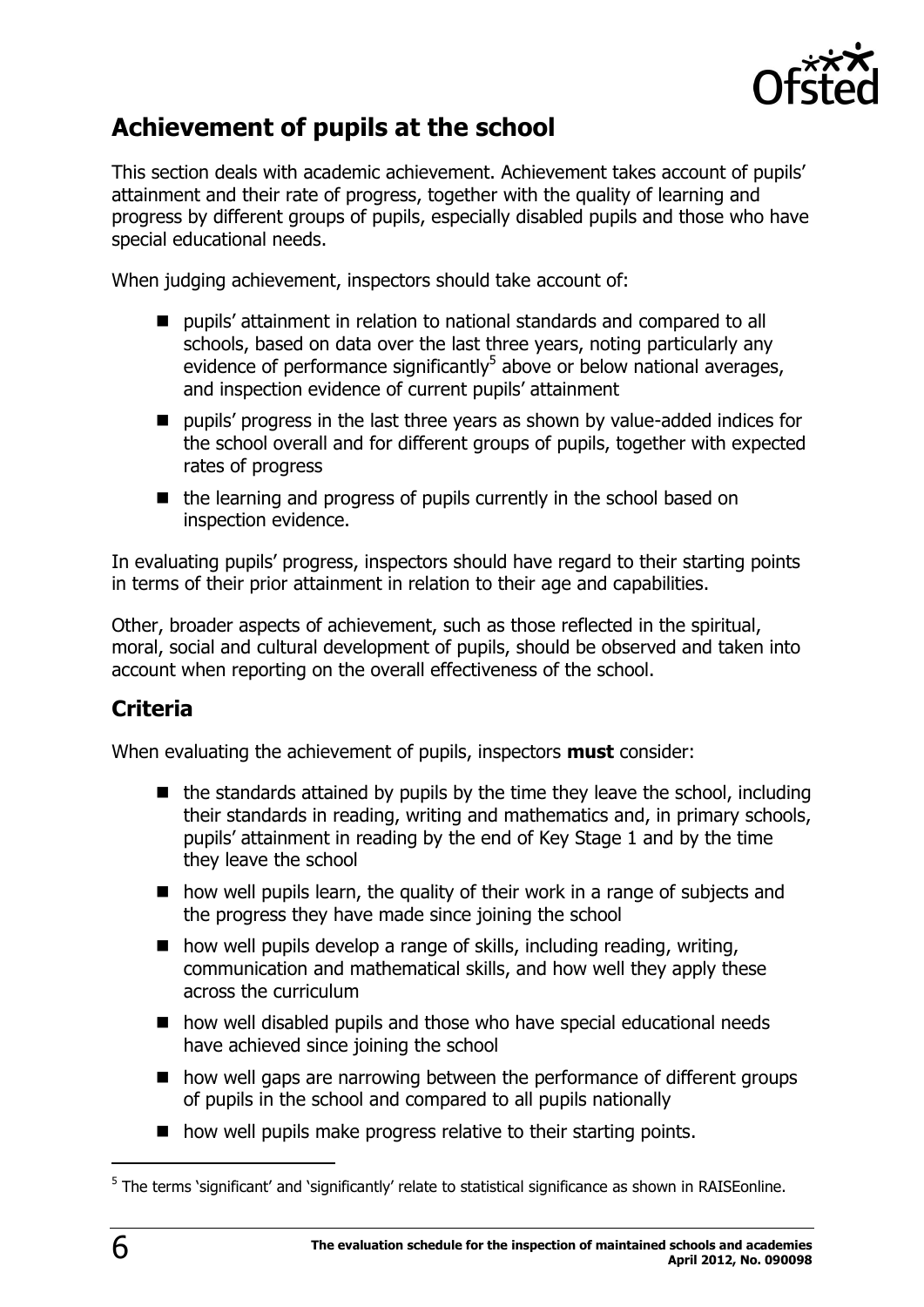

## <span id="page-6-0"></span>**Outline guidance**

Inspectors will consider evidence of progress and attainment in recent years, together with the learning, progress and attainment of pupils currently at the school. Inspectors should note that:

- while many pupils with special educational needs are not precluded from attaining as well as or better than their peers, for those groups of pupils whose cognitive ability is such that their attainment is unlikely ever to rise above 'low', the judgement on achievement should be based on an evaluation of the pupils' learning and progress relative to their starting points at particular ages and any assessment measures held by the school, but should not take account of their attainment compared to national benchmarks
- for those schools where children are aged three- and four-years-old who move to primary school before any nationally comparable assessments are made, the judgement should be based upon an evaluation of children's learning and progress relative to their age and evidence of their starting points.

Inspectors **should** take account of:

-

- $\blacksquare$  evidence gathered by inspectors during the course of the inspection on the learning and progress of different groups of pupils, including looked after children and disabled pupils and those who have special educational needs, drawn from:
	- observation of lessons and other learning activities and discussions with staff and senior leaders
	- scrutiny of pupils' work to assess standards, progress and the quality of learning of pupils currently in the school
	- $-$  discussions with pupils about their work
	- parent, pupil and staff questionnaires
	- case studies of individual pupils

and in primary schools and some secondary schools:

- listening to pupils read and checking on their rate of progress to assess their standard<sup>6</sup> of, and progress in, reading with a particular focus on weaker readers
- $\blacksquare$  standards in reading for six-year-olds as indicated by the most recent phonic screening check and any follow up screening undertaken by the school

 $6$  Expected level of development in the early years foundation stage and standards of attainment in key stages 1 and 2.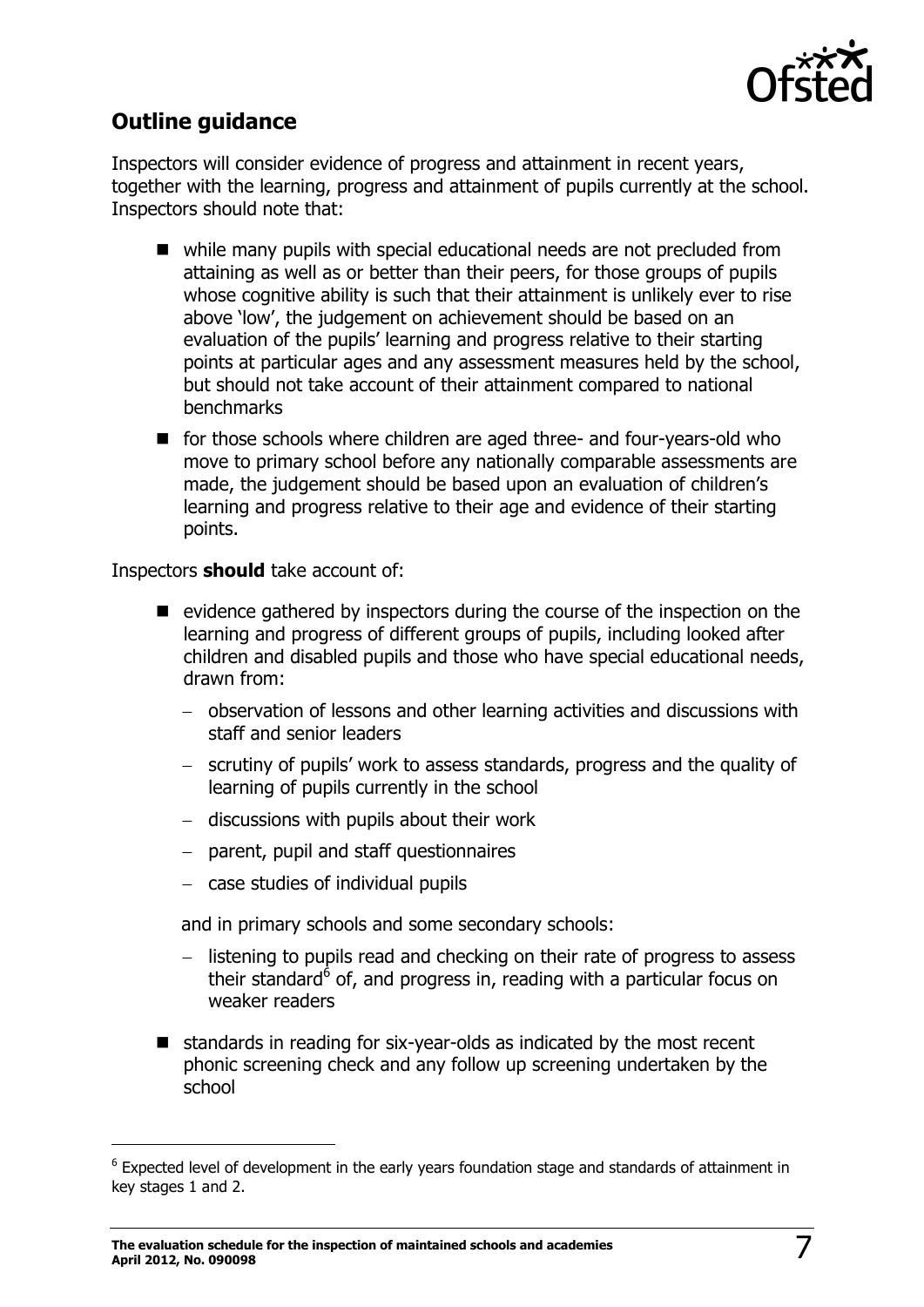

- standards attained by all pupils as shown by national test and examination results and submitted teacher assessment, set against national benchmarks as indicated in RAISEonline for up to three previous academic years, using a range of indicators, including where relevant:
	- the proportion of pupils attaining particular standards
	- capped average points scores
	- average points scores
	- $-$  pass and completion rates at different levels including, in primary schools, pupils' attainment in reading and writing
	- attainment as shown by test and examination results available in school but not yet validated or benchmarked nationally

Inspectors should note that:

- where the majority of indices of attainment are generally 'sig  $+$ ' as shown in RAISEonline, then attainment may be regarded as above average
- where the majority of indices of attainment are generally not significantly different from average, then attainment may be regarded as broadly average
- where a majority of indices of attainment are generally 'sig -' in RAISEonline, then attainment may be regarded as low
- $-$  in school settings where significance data are not available, and/or group sizes do not permit significance testing such as in small schools or where pupils follow qualification programmes where attainment is not benchmarked nationally, inspectors should draw on all available evidence to decide whether attainment is above average, broadly average or low
- measures of progress for all pupils for up to three previous academic years, as shown by RAISEonline and, where relevant, the sixth form PANDA together with the school's own data, using a range of indicators including:
	- value-added data
	- levels of progress against national thresholds
	- where appropriate, qualification success rates for sixth forms
- standards attained and progress made by different groups of pupils, compared with the standards and progress of all pupils nationally
- $\blacksquare$  standards attained and progress made by different groups of pupils,<sup>7</sup> compared with different groups within the school
- $\blacksquare$  the progress made by disabled pupils and those who have special educational needs compared with all pupils nationally, where appropriate

 $<sup>7</sup>$  See page 5 for definition of groups.</sup>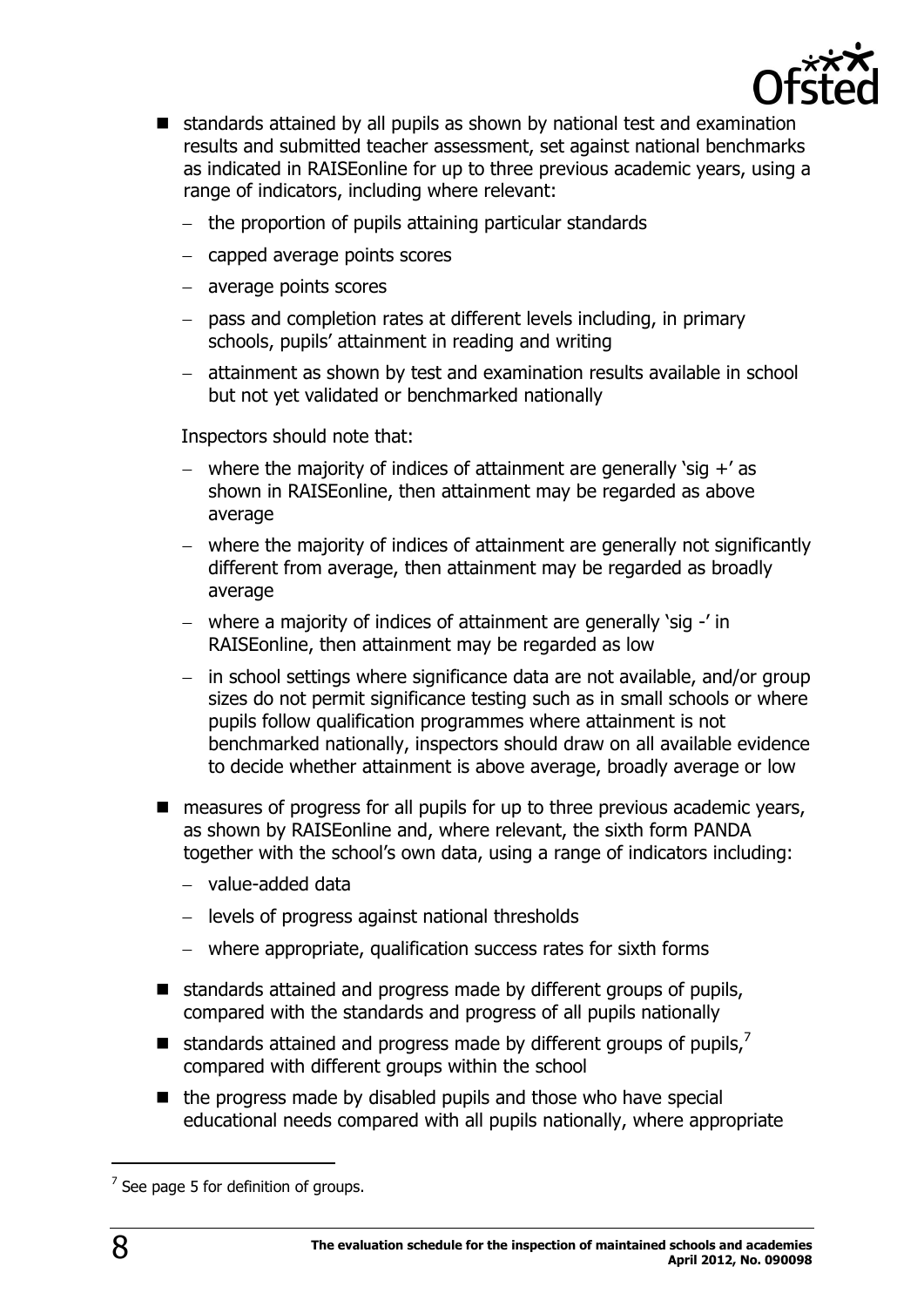

- $\blacksquare$  the school's performance against the government's floor standards<sup>8</sup>
- $\blacksquare$  use of data below National Curriculum Level 1, including the national data analysis
- Early Years Foundation Stage Profile scores
- any robust attainment and progress data and its analysis presented by the school, including information provided by external organisations
- any evidence of past progress analysed by the school, including whether pupils reached challenging targets, including those for reading
- the school's evaluation of the attainment and progress of:
	- all pupils and groups of pupils
	- $-$  pupils who have received intervention and/or additional support
	- $-$  any pupils who are educated wholly or partly off site
	- $-$  any pupils who joined the school at times other than the usual phase transfer times.

#### **Grade descriptors<sup>9</sup> : achievement of pupils at the school**

| <b>Outstanding</b><br>(1) | Almost all pupils, including where applicable disabled pupils and those with<br>special educational needs, are making rapid and sustained progress in most<br>subjects over time given their starting points. They learn exceptionally well<br>and as a result acquire knowledge quickly and in depth and are developing<br>their understanding rapidly in a wide range of different subjects across the<br>curriculum, including those in the sixth form and areas of learning in the Early<br>Years Foundation Stage. They develop and apply a wide range of skills to<br>great effect, including reading, writing, communication and mathematical skills<br>across the curriculum that will ensure they are exceptionally well prepared for<br>the next stage in their education, training or employment. The standards of<br>attainment of almost all groups of pupils are likely to be at least in line with<br>national averages for all pupils with many above average. In exceptional<br>circumstances where standards of attainment, including attainment in reading<br>in primary schools, of any group of pupils are below those of all pupils<br>nationally, the gap is closing dramatically over a period of time as shown by a<br>wide range of attainment indicators. |
|---------------------------|--------------------------------------------------------------------------------------------------------------------------------------------------------------------------------------------------------------------------------------------------------------------------------------------------------------------------------------------------------------------------------------------------------------------------------------------------------------------------------------------------------------------------------------------------------------------------------------------------------------------------------------------------------------------------------------------------------------------------------------------------------------------------------------------------------------------------------------------------------------------------------------------------------------------------------------------------------------------------------------------------------------------------------------------------------------------------------------------------------------------------------------------------------------------------------------------------------------------------------------------------------------------------------------|
| Good<br>(2)               | Pupils are making better progress than all pupils nationally given their starting<br>points. Groups of pupils, including disabled pupils and those with special<br>educational needs, are also making better progress than similar groups of<br>pupils nationally. Performance will exceed floor standards. Pupils acquire<br>knowledge quickly and are secure in their understanding in different subjects.<br>They develop and apply a range of skills well, including reading, writing,                                                                                                                                                                                                                                                                                                                                                                                                                                                                                                                                                                                                                                                                                                                                                                                           |

 $8$  Floor standards refer to the expected levels of performance set by the government in relation to standards of attainment at Key Stage 2 and Key Stage 4 and the proportion of pupils exceeding the threshold for the number of National Curriculum levels of progress made in English and mathematics between Key Stages 1 and 2 or between Key Stages 2 and 4.

<sup>&</sup>lt;sup>9</sup> Grade descriptors are not to be used as a checklist but should be applied adopting a 'best fit' approach.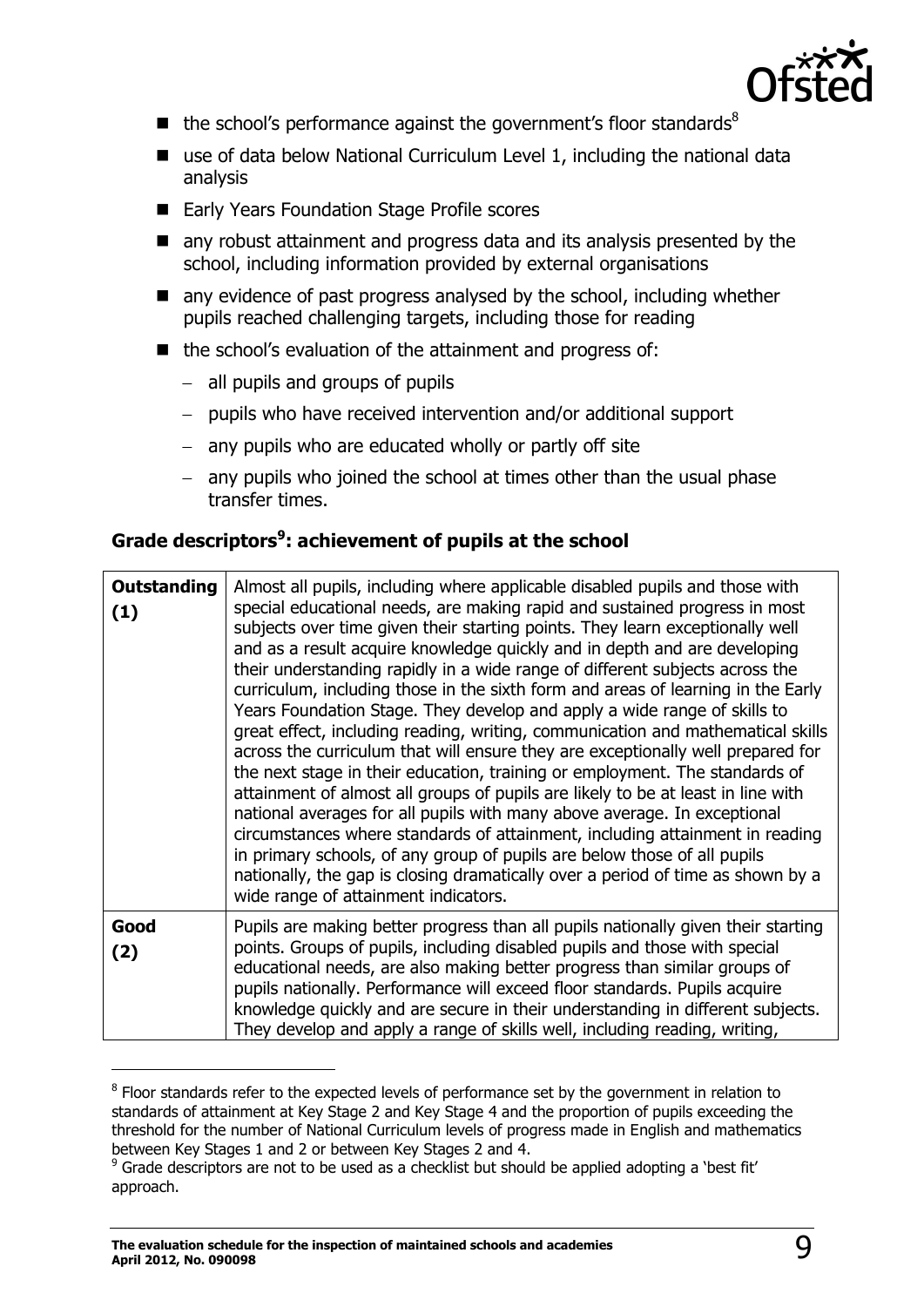

|                            | communication and mathematical skills, across the curriculum that will ensure<br>they are well prepared for the next stage in their education, training or<br>employment. The standards of attainment of the large majority of groups of<br>pupils are likely to be at least in line with national averages for all pupils.<br>Where standards of any group of pupils are below those of all pupils<br>nationally, the gaps are closing. In exceptional circumstances, where<br>attainment, including attainment in reading in primary schools, is low overall,<br>it is improving at a faster rate than nationally over a sustained period.                                                                                                                                                                                                                                                                                                                                                                                                                                                                                                                                                                                                             |
|----------------------------|----------------------------------------------------------------------------------------------------------------------------------------------------------------------------------------------------------------------------------------------------------------------------------------------------------------------------------------------------------------------------------------------------------------------------------------------------------------------------------------------------------------------------------------------------------------------------------------------------------------------------------------------------------------------------------------------------------------------------------------------------------------------------------------------------------------------------------------------------------------------------------------------------------------------------------------------------------------------------------------------------------------------------------------------------------------------------------------------------------------------------------------------------------------------------------------------------------------------------------------------------------|
| <b>Satisfactory</b><br>(3) | Pupils are progressing at least as well as all pupils nationally given their<br>starting points. Groups of pupils, including disabled pupils and those who have<br>special educational needs, are also making progress in line with similar groups<br>of pupils nationally. Performance is usually at least in line with floor standards.<br>Pupils generally learn well in most subjects, with no major weaknesses. As a<br>result, they are acquiring the knowledge, understanding and skills, including<br>those in reading, writing, communication and mathematics, to ensure that<br>they are prepared adequately for the next stage in their education, training or<br>employment. The standards of attainment of the majority of groups of pupils<br>are likely to be in line with national averages for all pupils. Where standards of<br>groups of pupils are below those of all pupils nationally, the gaps are closing<br>overall. In exceptional circumstances, where attainment, including attainment<br>in reading in primary schools, is low overall, it is improving over a sustained<br>period.                                                                                                                                         |
| <b>Inadequate</b><br>(4)   | Achievement is likely to be inadequate if any of the following apply.<br>Pupils' learning and progress overall, or the learning and progress of<br>particular groups, is consistently below those of all pupils nationally<br>given their starting point.<br><b>E</b> Learning and progress in any key subject <sup>10</sup> or key stage, including<br>the sixth form, lead to underachievement.<br>The learning, quality of work and progress of disabled pupils and<br>those who have special educational needs show that this group is<br>underachieving.<br>Pupils' communication skills, including in reading and writing and<br>proficiency in mathematics overall, or those of particular groups, are<br>not sufficient for the next stage of education or training.<br>Attainment is consistently low, showing little, fragile or inconsistent<br>■<br>improvement, or is in decline.<br>There are wide gaps in attainment and in learning and progress<br>■<br>between different groups of pupils and of all pupils nationally that<br>are showing little sign of closing or are widening.<br>There are wide gaps in attainment and in learning and progress<br>between different groups of pupils that are barely closing or are<br>widening. |

<sup>&</sup>lt;sup>10</sup> 'Key' subjects in primary schools are the core subjects. In secondary schools they are English, mathematics, any specialist school subjects and/or GCSE subjects with very high levels of entry.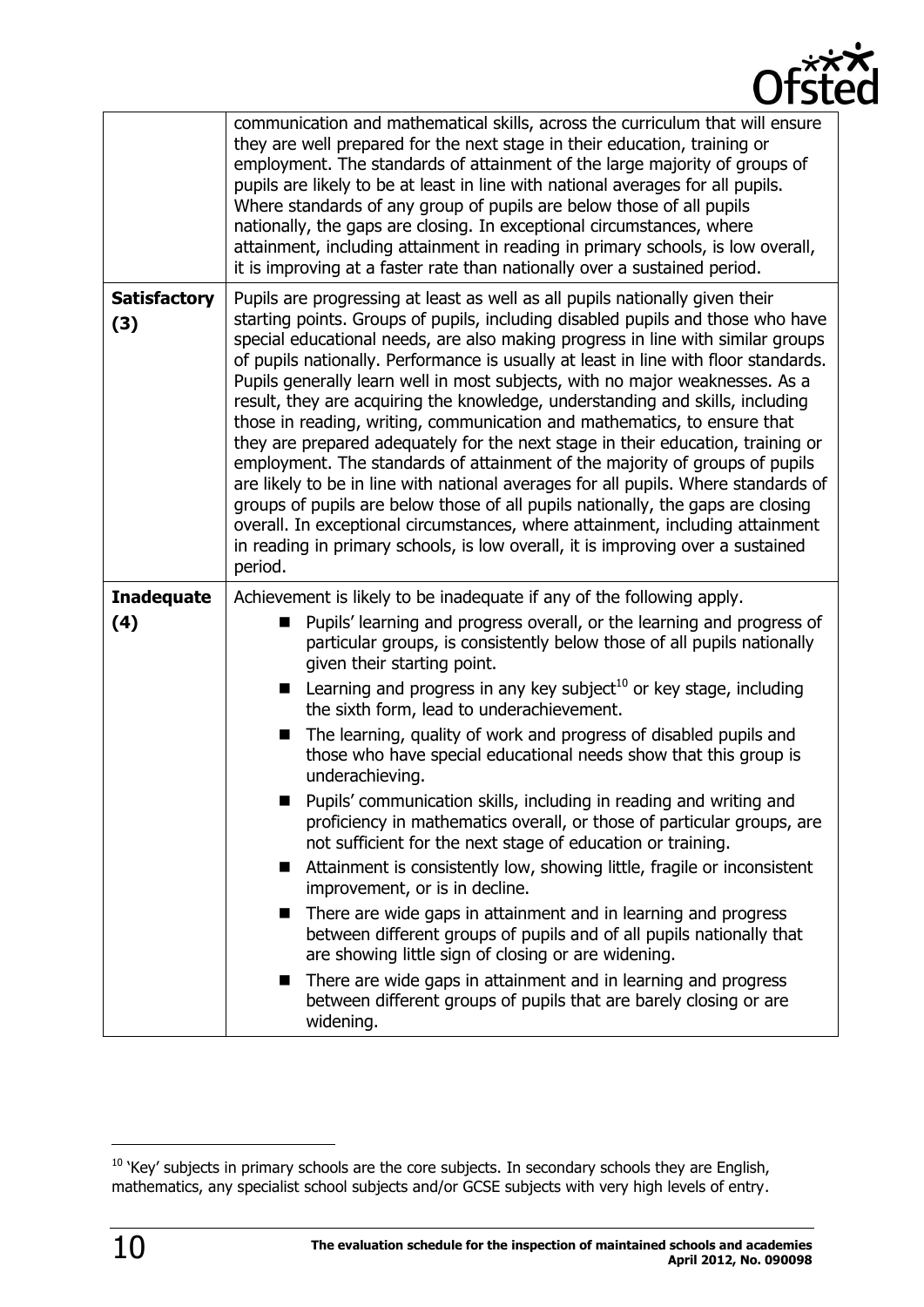

# <span id="page-10-0"></span>**Quality of teaching in the school**

The most important role of teaching is to promote learning so as to raise pupils' achievement. It is also important in promoting their spiritual, moral, social and cultural development. Teaching should be understood to include teachers' planning and implementing of learning activities across the whole curriculum, as well as marking, assessment and feedback. It comprises activities within and outside the classroom, such as support and intervention.

The judgement on the quality of teaching must take account of **evidence** of pupils' learning and progress.

#### <span id="page-10-1"></span>**Criteria**

When evaluating the quality of teaching in the school, inspectors **must** consider:

- the extent to which teachers' expectations, reflected in their teaching and planning, including curriculum planning, are sufficiently high to extend the previous knowledge, skills and understanding of all pupils in a range of lessons and activities over time
- $\blacksquare$  how well teaching enables pupils to develop skills in reading, writing, communication and mathematics
- $\blacksquare$  the extent to which well judged teaching strategies, including setting challenging tasks matched to pupils' learning needs, successfully engage all pupils in their learning
- $\blacksquare$  how well pupils understand how to improve their learning as a result of frequent, detailed and accurate feedback from teachers following assessment of their learning
- $\blacksquare$  the extent to which teachers' questioning and use of discussion promote learning
- $\blacksquare$  the extent to which the pace and depth of learning are maximised as a result of teachers' monitoring of learning during lessons and any consequent actions in response to pupils' feedback
- $\blacksquare$  the extent to which teachers enthuse, engage and motivate pupils to learn and foster their curiosity and enthusiasm for learning
- how well teachers use their expertise, including their subject knowledge, to develop pupils' knowledge, skills and understanding across a range of subjects and areas of learning
- $\blacksquare$  the extent to which teachers enable pupils to develop the skills to learn for themselves, where appropriate, including setting appropriate homework to develop their understanding
- $\blacksquare$  the quality of teaching and other support provided for pupils with a range of aptitudes and needs, including disabled pupils and those who have special educational needs, so that their learning improves.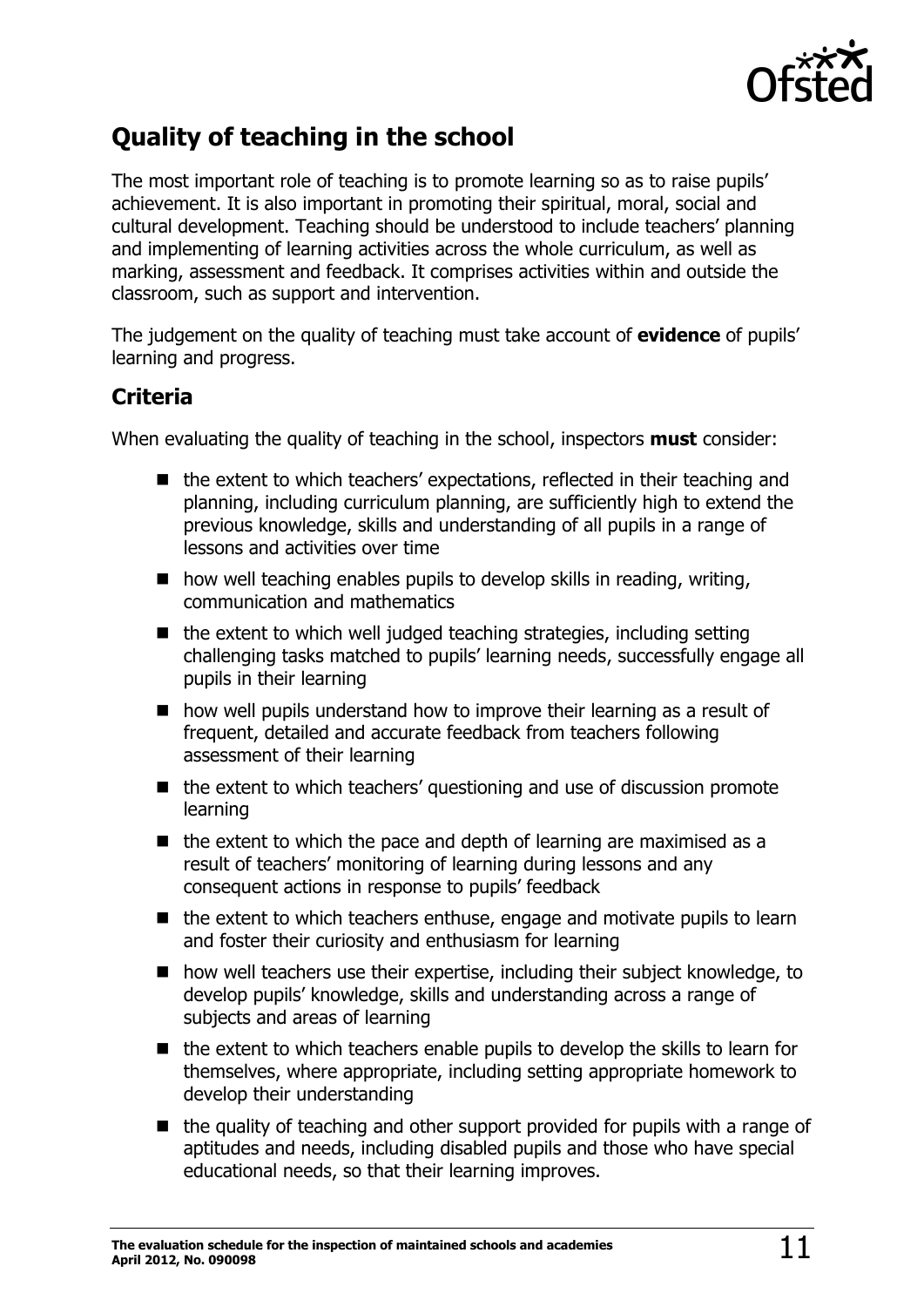

## <span id="page-11-0"></span>**Outline guidance**

The main evidence will come from inspectors' direct observations of teaching and learning and their discussions of what they have seen with teachers, other adults and pupils. Direct observation should be supplemented by a range of other evidence to enable inspectors to evaluate the impact that teaching has had on pupils' learning. Such additional evidence should include:

- observing some lessons jointly with senior staff before discussing them also with the teacher who has been observed
- discussing pupils' work with them and their experience of teaching and learning over longer periods
- $\blacksquare$  discussing teaching and learning with staff
- $\blacksquare$  taking account of the views of pupils, parents and carers, and staff
- $\blacksquare$  taking account of the school's own evaluations of the quality of teaching and its impact on learning
- $\blacksquare$  scrutinising the standard of pupils' work, noting:
	- how well and frequently marking and assessment are used to help pupils to improve their learning
	- $-$  the level of challenge provided.

#### **Grade descriptors<sup>11</sup>: quality of teaching in the school<sup>12</sup>**

| <b>Outstanding</b><br>(1) | Much of the teaching in all key stages and most subjects is outstanding and<br>never less than consistently good. As a result, almost all pupils are making<br>rapid and sustained progress. All teachers have consistently high expectations<br>of all pupils. Drawing on excellent subject knowledge, teachers plan astutely<br>and set challenging tasks based on systematic, accurate assessment of pupils'<br>prior skills, knowledge and understanding. They use well judged and often<br>imaginative teaching strategies that, together with sharply focused and timely<br>support and intervention, match individual needs accurately. Consequently,<br>pupils learn exceptionally well across the curriculum. The teaching of reading,<br>writing, communication and mathematics is highly effective. Teachers and<br>other adults generate high levels of enthusiasm for, participation in and<br>commitment to learning. Teaching promotes pupils' high levels of resilience,<br>confidence and independence when they tackle challenging activities.<br>Teachers systematically and effectively check pupils' understanding<br>throughout lessons, anticipating where they may need to intervene and doing<br>so with notable impact on the quality of learning. Time is used very well and |
|---------------------------|---------------------------------------------------------------------------------------------------------------------------------------------------------------------------------------------------------------------------------------------------------------------------------------------------------------------------------------------------------------------------------------------------------------------------------------------------------------------------------------------------------------------------------------------------------------------------------------------------------------------------------------------------------------------------------------------------------------------------------------------------------------------------------------------------------------------------------------------------------------------------------------------------------------------------------------------------------------------------------------------------------------------------------------------------------------------------------------------------------------------------------------------------------------------------------------------------------------------------------------------------------------------------------------------------------|
|                           | every opportunity is taken to successfully develop crucial skills, including<br>being able to use their literacy and numeracy skills in other subjects.                                                                                                                                                                                                                                                                                                                                                                                                                                                                                                                                                                                                                                                                                                                                                                                                                                                                                                                                                                                                                                                                                                                                                 |

 $11$  Grade descriptors are not to be used as a checklist but should be applied adopting a 'best fit' approach.

 $12$  These grade descriptors describe the quality of teaching in the school as a whole, taking account of evidence over time. While they include some characteristics of individual lessons, they are not designed to be used to judge individual lessons.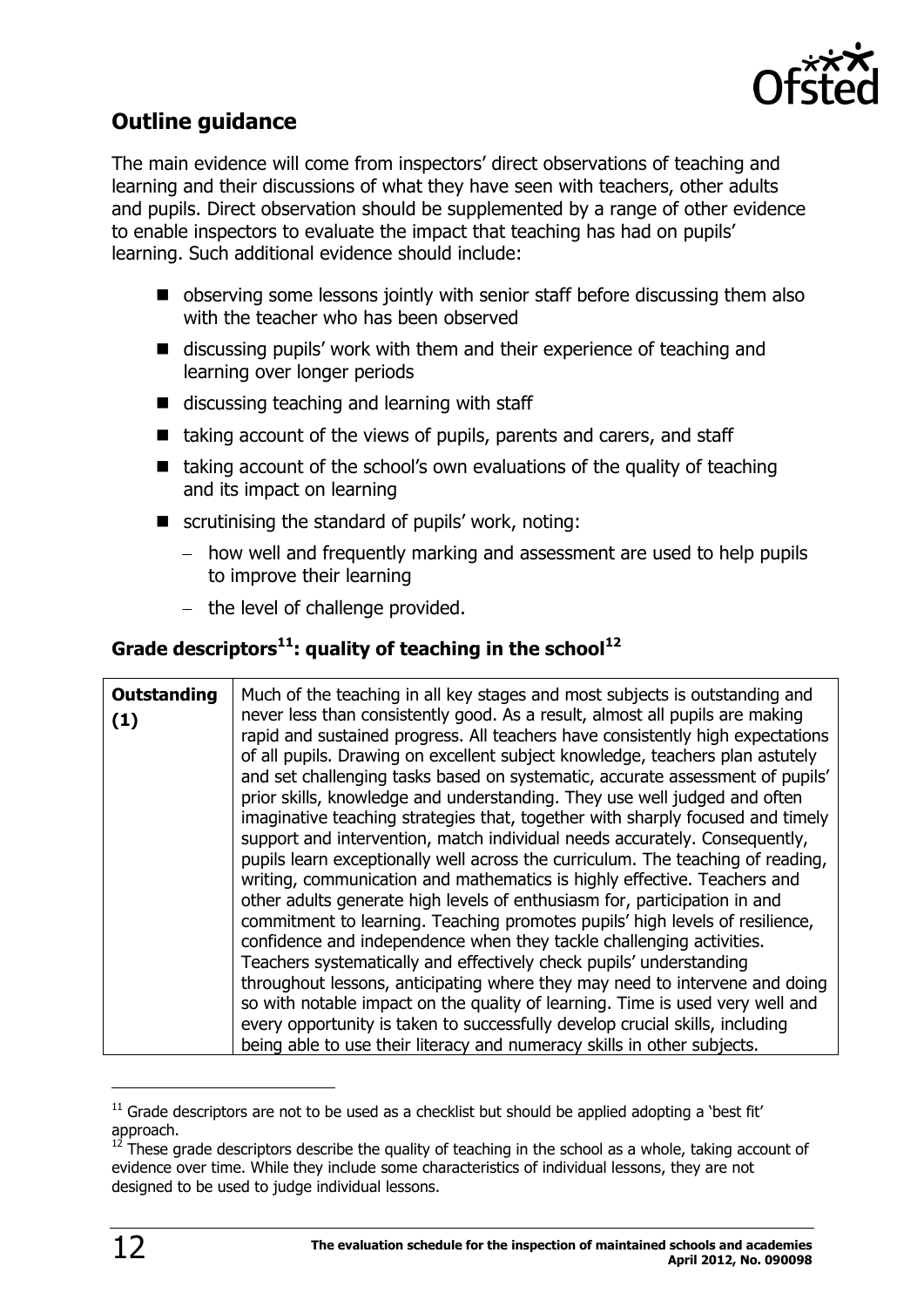

|                            | Appropriate and regular homework contributes very well to pupils' learning.<br>Marking and constructive feedback from teachers and pupils are frequent and<br>of a consistently high quality, leading to high levels of engagement and<br>interest.                                                                                                                                                                                                                                                                                                                                                                                                                                                                                                                                                                                                                                                                                                                                                                                                                                                                                                                                                                                                                                                                                                                                                                                                                                                                                                                                                                                                                                                                                                                               |
|----------------------------|-----------------------------------------------------------------------------------------------------------------------------------------------------------------------------------------------------------------------------------------------------------------------------------------------------------------------------------------------------------------------------------------------------------------------------------------------------------------------------------------------------------------------------------------------------------------------------------------------------------------------------------------------------------------------------------------------------------------------------------------------------------------------------------------------------------------------------------------------------------------------------------------------------------------------------------------------------------------------------------------------------------------------------------------------------------------------------------------------------------------------------------------------------------------------------------------------------------------------------------------------------------------------------------------------------------------------------------------------------------------------------------------------------------------------------------------------------------------------------------------------------------------------------------------------------------------------------------------------------------------------------------------------------------------------------------------------------------------------------------------------------------------------------------|
| Good<br>(2)                | As a result of teaching that is mainly good, with examples of outstanding<br>teaching, most pupils and groups of pupils, including disabled pupils and<br>those who have special educational needs, are achieving well over time.<br>Teachers have high expectations of all pupils. Teachers in most subjects and<br>key stages use their well developed subject knowledge and their accurate<br>assessment of pupils' prior skills, knowledge and understanding to plan<br>effectively and set challenging tasks. They use effective teaching strategies<br>that, together with appropriately targeted support and intervention, match<br>most pupils' individual needs so that pupils learn well across the curriculum.<br>The teaching of reading, writing, communication and mathematics is very<br>efficient. Teachers and other adults enthuse and motivate most pupils to<br>participate. Teaching generally promotes pupils' resilience, confidence and<br>independence when tackling challenging activities. Teachers regularly listen<br>astutely to, carefully observe and skilfully question groups of pupils and<br>individuals during lessons in order to reshape tasks and explanations to<br>improve learning. Teaching consistently deepens pupils' knowledge and<br>understanding and allows them to develop a range of skills, including<br>communication, reading and writing and mathematics, across the curriculum.<br>Appropriate and regular homework contributes well to pupils' learning.<br>Teachers assess pupils' progress regularly and accurately and discuss<br>assessments with them so that pupils know how well they have done and<br>what they need to do to improve.                                                                         |
| <b>Satisfactory</b><br>(3) | Teaching results in most pupils, and groups of pupils, currently in the school<br>making progress that is broadly in line with that made by pupils nationally<br>with similar starting points. There is likely to be some good teaching and<br>there are no endemic inadequacies in particular subjects, across year groups<br>or for particular groups of pupils. Teachers' expectations enable most pupils<br>to work hard and achieve satisfactorily and encourage them to make<br>progress. Due attention is often given to the careful assessment of pupils'<br>learning but this is not always conducted rigorously enough and may result in<br>some unnecessary repetition of work for pupils and tasks being planned and<br>set that do not fully challenge. Teachers monitor pupils' work during lessons,<br>picking up any general misconceptions and adjust their plans accordingly to<br>support learning. These adaptations are usually successful but occasionally<br>are not timely or relevant and this slows learning for some pupils. Teaching<br>strategies ensure that the individual needs of pupils are usually met.<br>Teachers carefully deploy any available additional support and set appropriate<br>homework, and these contribute reasonably well to the quality of learning for<br>pupils, including disabled pupils and those who have special educational<br>needs. Pupils are informed about the progress they are making and how to<br>improve further through marking and dialogue with adults that is usually<br>timely and encouraging. This approach ensures that most pupils want to work<br>hard and improve. Communication skills, including reading and writing, and<br>mathematics may be taught inconsistently across the curriculum. |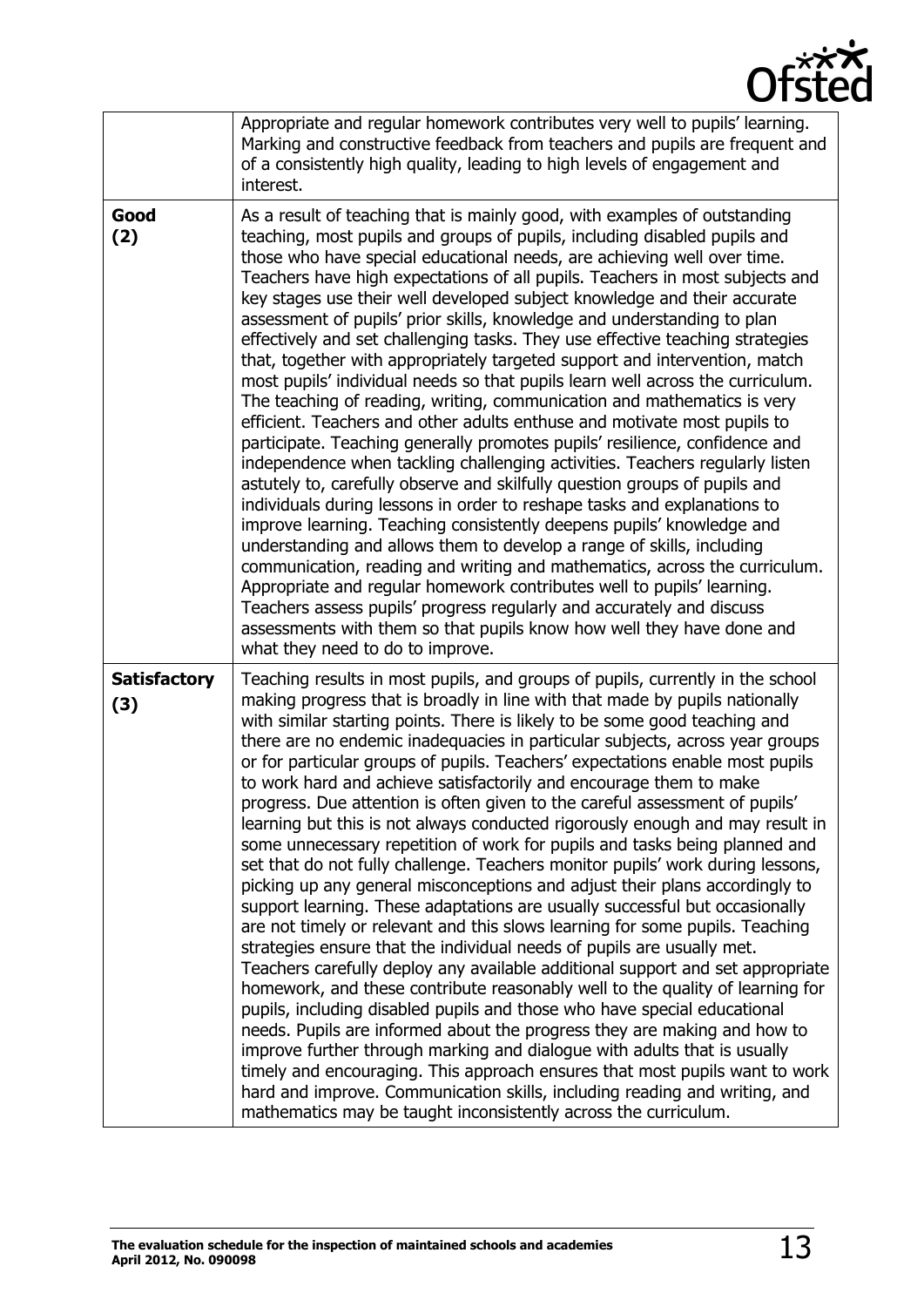

| <b>Inadequate</b><br>(4) | Teaching is likely to be inadequate where any of the following apply.<br>As a result of weak teaching over time, pupils or groups of pupils<br>currently in the school are making inadequate progress.                                  |
|--------------------------|-----------------------------------------------------------------------------------------------------------------------------------------------------------------------------------------------------------------------------------------|
|                          | ■ Teachers do not have sufficiently high expectations and teaching<br>over time fails to excite, enthuse, engage or motivate particular<br>groups of pupils, including disabled pupils and those who have<br>special educational needs. |
|                          | ■ Pupils can not communicate, read, write or use mathematics as well<br>as they should.                                                                                                                                                 |
|                          | Learning activities are not sufficiently well matched to the needs of<br>pupils so that they make inadequate progress.                                                                                                                  |

# <span id="page-13-0"></span>**Behaviour and safety of pupils at the school**

# <span id="page-13-1"></span>**Criteria**

When evaluating the behaviour and safety of pupils at the school, inspectors **must** consider:

- $\blacksquare$  pupils' attitudes to learning and conduct in lessons and around the school
- **P** pupils' behaviour towards, and respect for, other young people and adults, including, for example, freedom from bullying and harassment that may include cyber-bullying and prejudice-based bullying related to special educational need, sexual orientation, sex, race, religion and belief, gender reassignment or disability $13$
- how well teachers manage the behaviour and expectations of pupils to ensure that all pupils have an equal and fair chance to thrive and learn in an atmosphere of respect and dignity
- $\blacksquare$  pupils' ability to assess and manage risk appropriately and keep themselves safe
- pupils' attendance and punctuality at school and in lessons
- how well the school ensures the systematic and consistent management of behaviour.

## <span id="page-13-2"></span>**Outline guidance**

The evidence collected here may also contribute to inspectors' evaluations of the school's promotion of spiritual, moral, social and cultural development.

Judgements on behaviour and safety **must not** be made solely on the basis of what is seen during the inspection. Inspectors **must** take into account a range of evidence to judge behaviour and safety over an extended period, and should consider:

<sup>&</sup>lt;sup>13</sup> As defined in the Equality Act 2010.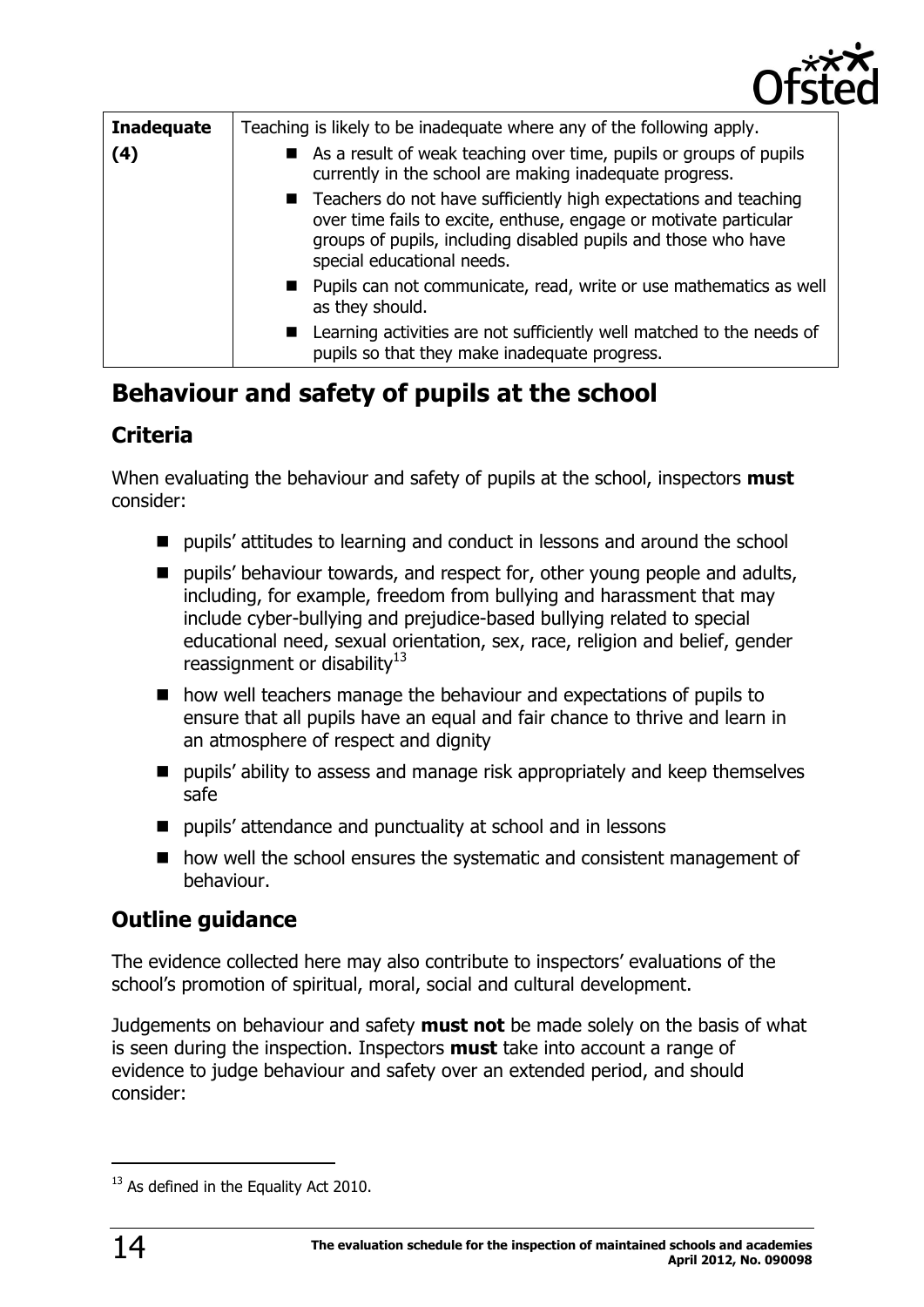

- types, rates and patterns of bullying and the effectiveness of the school's actions to prevent and tackle all forms of bullying and harassment, including cyber-bullying and prejudice-based bullying related to special educational need, sexual orientation, sex, race, religion and belief, gender reassignment or disability
- $\blacksquare$  the views expressed by pupils, and different groups of pupils, on behaviour and safety, respect for and courtesy towards others, and their views on harassment, racism, homophobia and different types of bullying
- $\blacksquare$  the views of parents and carers, staff, governors and others
- $\blacksquare$  the extent to which pupils are able to understand and respond to risk, for example risks associated with extremism, new technology, substance misuse, knives and gangs, relationships (including sexual relationships), water, fire, roads and railways
- pupils' attitudes to learning and their behaviour in a range of different teaching groups and settings and their attitudes to staff, including support and administrative staff, new and inexperienced staff and supply teachers
- the school's analysis of and response to pupils' behaviour in lessons over time, for example incident logs, complaints, the use of exclusion, rewards and sanctions
- **P** pupils' respect for and courtesy towards each other and adults, and their care for school facilities as shown by their behaviour around the school
- $\blacksquare$  the impact of the school's strategies to improve behaviour and attendance, including the use of rewards and sanctions, work with parents and carers, and the following up of absence
- rates and patterns of permanent and fixed-period exclusions, including those for different groups of pupils and the impact of the school's work to follow up and support excluded pupils
- $\blacksquare$  the typical behaviour of any pupils who are not in school during the inspection
- $\blacksquare$  the school's response to any extremist behaviour shown by pupils
- $\blacksquare$  the number of pupils taken off roll in the last year as a result of factors related to behaviour, safety and attendance
- overall and persistent absence and attendance<sup>14</sup> rates for different groups, using data in RAISEonline and the school's own data; inspectors should note that attendance figures alone should **not** determine the judgement on behaviour
- punctuality over time in arriving at school and at lessons
- the behaviour and attendance of pupils who are being educated wholly or partly off site

 $14$  Attendance is not compulsory in maintained nursery schools.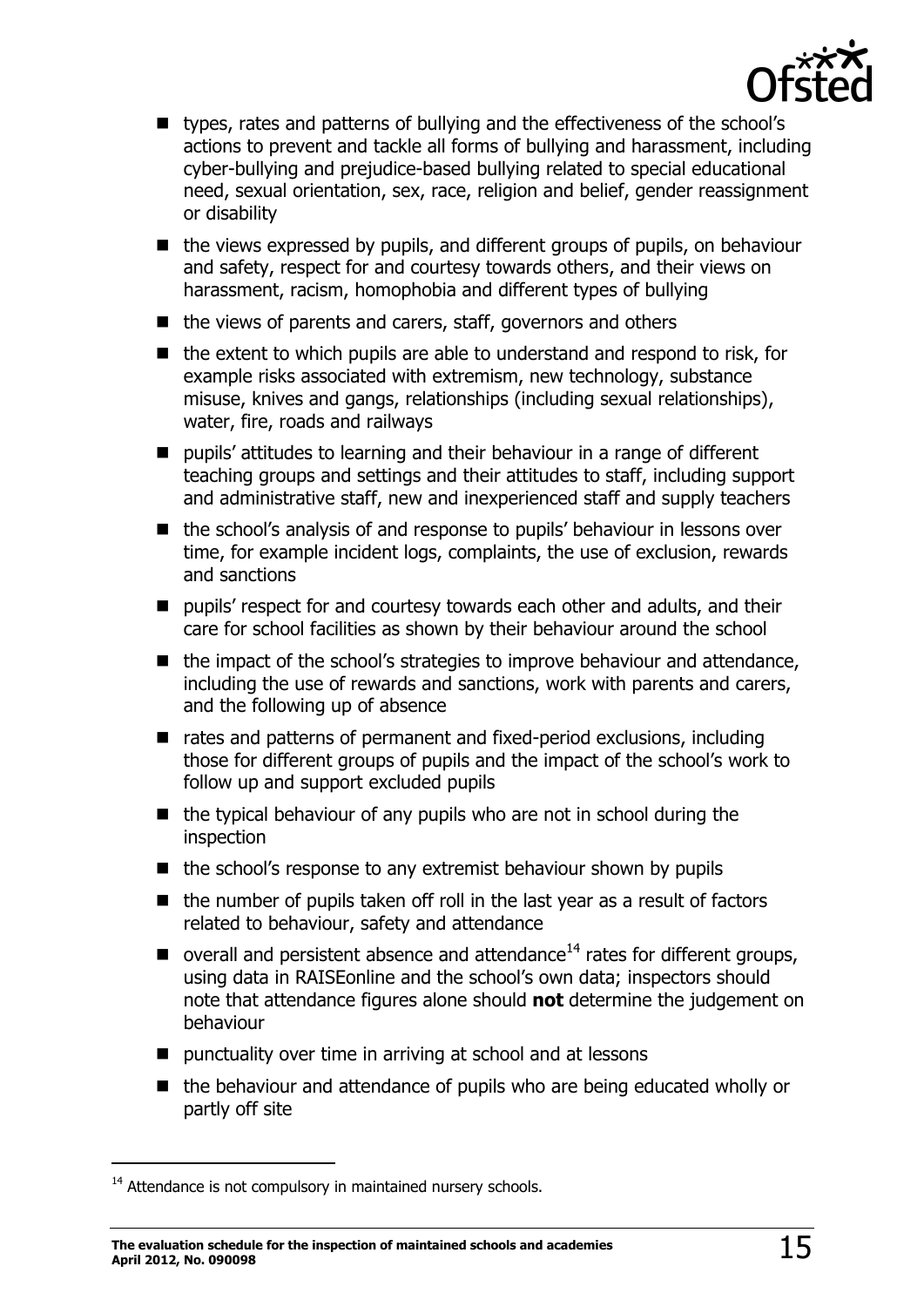

■ case studies to evaluate the experience of particular individuals and groups, including disabled pupils and those who have special educational needs, looked after children and those with mental health needs.

#### **Grade descriptors<sup>15</sup>: behaviour and safety of pupils at the school**

| <b>Outstanding</b><br>(1) | Parents, carers, staff and pupils are highly positive about behaviour and<br>safety. Pupils make an exceptional contribution to a safe, positive learning<br>environment. They make every effort to ensure that others learn and thrive<br>in an atmosphere of respect and dignity. Pupils show very high levels of<br>engagement, courtesy, collaboration and cooperation in and out of lessons.<br>They have excellent, enthusiastic attitudes to learning, enabling lessons to<br>proceed without interruption. Pupils are consistently punctual in arriving at<br>school and lessons. They are highly adept at managing their own behaviour<br>in the classroom and in social situations, supported by systematic,<br>consistently applied approaches to behaviour management. They are very<br>calm, orderly and considerate when moving around the school. There are<br>excellent improvements in behaviour over time for any individuals or groups<br>with particular behavioural difficulties. Instances of bullying, including for<br>example, cyber-bullying and prejudice-based bullying related to special<br>educational need, sexual orientation, sex, race, religion and belief, gender<br>reassignment or disability, are extremely rare. Pupils are acutely aware of<br>different forms of bullying and actively try to prevent it from occurring. The<br>school has an active and highly effective approach to identifying and tackling<br>bullying. All groups of pupils feel safe at school at all times. They understand<br>very clearly what constitutes unsafe situations and are highly aware of how<br>to keep themselves and others safe. It is likely that attendance will be above<br>average for all groups of pupils or will show sustained and convincing<br>improvement over time. <sup>16</sup> |
|---------------------------|----------------------------------------------------------------------------------------------------------------------------------------------------------------------------------------------------------------------------------------------------------------------------------------------------------------------------------------------------------------------------------------------------------------------------------------------------------------------------------------------------------------------------------------------------------------------------------------------------------------------------------------------------------------------------------------------------------------------------------------------------------------------------------------------------------------------------------------------------------------------------------------------------------------------------------------------------------------------------------------------------------------------------------------------------------------------------------------------------------------------------------------------------------------------------------------------------------------------------------------------------------------------------------------------------------------------------------------------------------------------------------------------------------------------------------------------------------------------------------------------------------------------------------------------------------------------------------------------------------------------------------------------------------------------------------------------------------------------------------------------------------------------------------------------------------------------------------|
| Good<br>(2)               | There are few well founded concerns expressed by parents, carers, staff and<br>pupils about behaviour and safety. Pupils are typically considerate, respectful<br>and courteous to staff and each other and consistently meet the school's<br>expectations. This makes a very positive contribution to a well ordered, safe<br>school. The very large majority of pupils are consistently punctual to school<br>and to lessons. In lessons, pupils demonstrate positive attitudes towards the<br>teacher, their learning and each other. Their good levels of engagement<br>allow lessons to flow smoothly throughout so that disruption is unusual.<br>Pupils, including those with identified behavioural difficulties, respond very<br>well to the school's strategies for managing and improving behaviour, which<br>are applied consistently. Disruptive incidents seldom occur. There are marked<br>improvements in behaviour over time for individuals or groups with particular<br>needs. Instances of bullying, including for example, cyber-bullying and<br>prejudice-based bullying related to special educational need, sexual orientation,<br>sex, race, religion and belief, gender reassignment or disability, are rare. Pupils<br>have a good awareness of different forms of bullying and take active steps to                                                                                                                                                                                                                                                                                                                                                                                                                                                                                                  |

<sup>&</sup>lt;sup>15</sup> Grade descriptors are not to be used as a checklist but should be applied adopting a 'best fit' approach.

 $16$  For special schools and pupil referral units, attendance is likely to be at least 90%. This applies in all settings apart from those where the vast majority of pupils have a diagnosed medical condition that prevents them from accessing full-time education.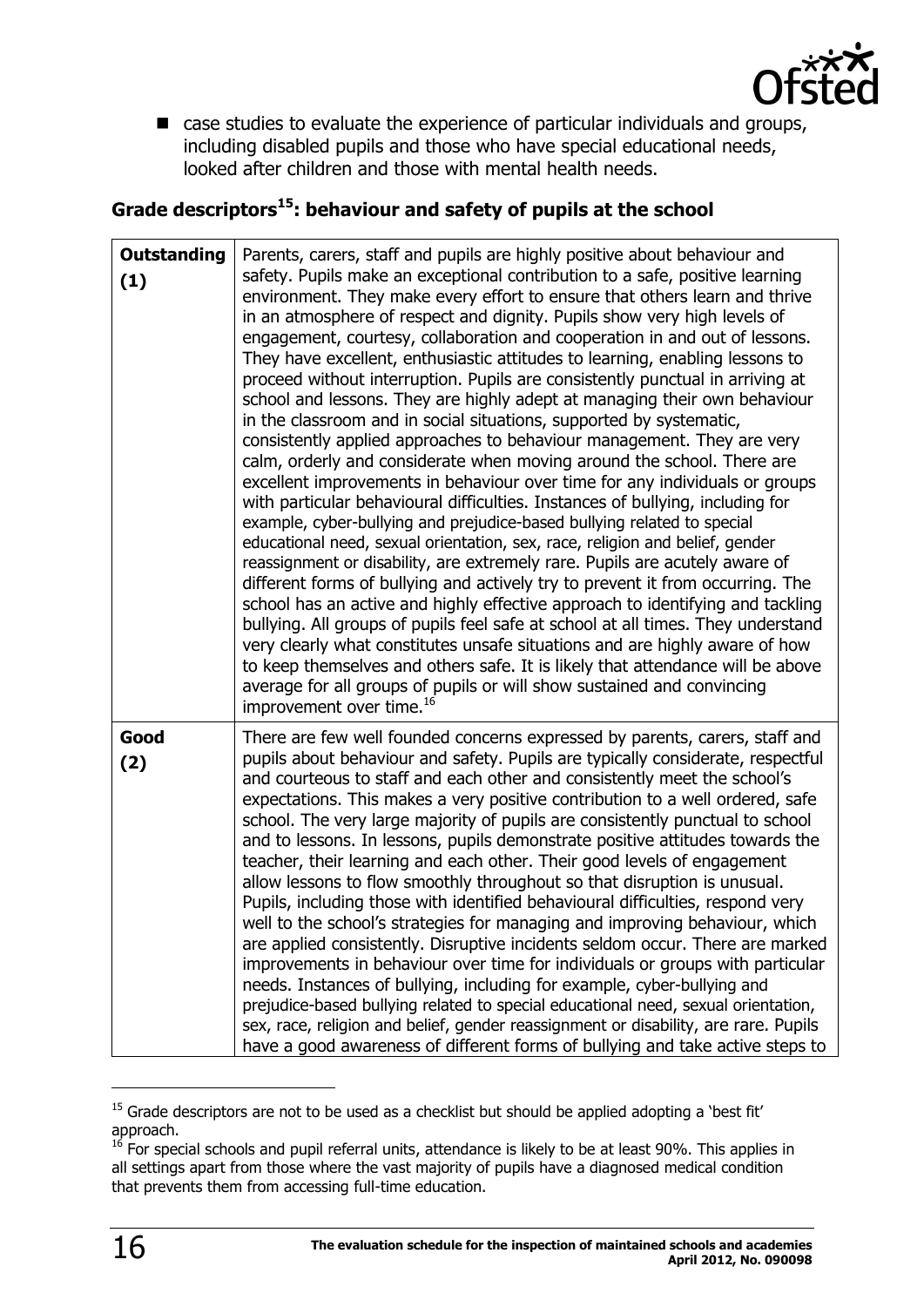

|                            | prevent it from occurring. The school swiftly and successfully addresses any<br>incidents of bullying that do occur, thus gaining the full confidence of pupils,<br>parents and carers. Pupils feel safe at school. They understand clearly what<br>constitutes unsafe situations and how to keep themselves safe. Where pupils<br>are able to influence their own attendance, it is likely that attendance will be<br>above average for all sizeable groups of pupils, or showing sustained and<br>convincing improvement over time.                                                                                                                                                                                                                                                                                                                                                                                                                                                                                                                                                                                                                                                                                                                                                                                                                                                                                                                                                                                                                                                                                                                                                                                                                                               |
|----------------------------|-------------------------------------------------------------------------------------------------------------------------------------------------------------------------------------------------------------------------------------------------------------------------------------------------------------------------------------------------------------------------------------------------------------------------------------------------------------------------------------------------------------------------------------------------------------------------------------------------------------------------------------------------------------------------------------------------------------------------------------------------------------------------------------------------------------------------------------------------------------------------------------------------------------------------------------------------------------------------------------------------------------------------------------------------------------------------------------------------------------------------------------------------------------------------------------------------------------------------------------------------------------------------------------------------------------------------------------------------------------------------------------------------------------------------------------------------------------------------------------------------------------------------------------------------------------------------------------------------------------------------------------------------------------------------------------------------------------------------------------------------------------------------------------|
| <b>Satisfactory</b><br>(3) | Parents, carers, pupils and staff are generally positive about behaviour,<br>although some concerns may be raised. Pupils' behaviour and engagement,<br>including their punctuality to school and lessons contributes to a safe and<br>orderly school environment. In lessons, pupils respond promptly to teachers'<br>direction and work cooperatively with each other. Major disruption to learning<br>is uncommon. The school's behaviour management procedures are clear and<br>usually applied but some inconsistencies exist and low-level disruption may<br>occur occasionally. However, it is not endemic in any subject, class or group,<br>or key stage. Pupils, including those with identified behavioural difficulties,<br>are well aware of the school's strategies for managing and improving<br>behaviour; they try hard to respond and improvements over time are evident<br>for individuals and groups, including for those with particular needs.<br>Instances of bullying, including for example, cyber-bullying and prejudice-based<br>bullying related to special educational need, sexual orientation, sex, race, religion<br>and belief, gender reassignment or disability, are infrequent and pupils are<br>aware of different forms of bullying and the importance of preventing them.<br>The school generally deals with any incidents of bullying promptly and<br>effectively, thus gaining the confidence of pupils, parents and carers. Pupils<br>feel safe at school. They know about the main risks they might face and<br>understand how these risks may threaten their own and others' safety.<br>Attendance will usually be at least average but if it is below average, for all<br>pupils or particular groups, it will be improving over time. |
| <b>Inadequate</b><br>(4)   | Behaviour and safety are likely to be inadequate when any of the following<br>apply.<br>Parents, carers, pupils or staff raise major and/or well founded<br>concerns about behaviour that are not being addressed.<br>Pupils' lack of engagement and persistent low-level disruption<br>contribute more than occasionally to reduced learning and/or a<br>disorderly classroom environment.<br>A significant minority of pupils show a lack of respect and<br>ш<br>intolerance for each other or staff and a lack of self-discipline,<br>resulting in poor behaviour around the school.<br>Incidents of bullying overall or specific types of bullying, including<br>■<br>for example, cyber-bullying and prejudice-based bullying related to<br>special educational need, sexual orientation, sex, race, religion and<br>belief, gender reassignment or disability, are frequent or pupils<br>have little confidence in the school's ability to address bullying<br>successfully.<br>Pupils or specific groups of pupils do not feel safe.<br>Attendance is consistently low for all pupils or groups of pupils and<br>shows little or no sign of improvement.                                                                                                                                                                                                                                                                                                                                                                                                                                                                                                                                                                                                                     |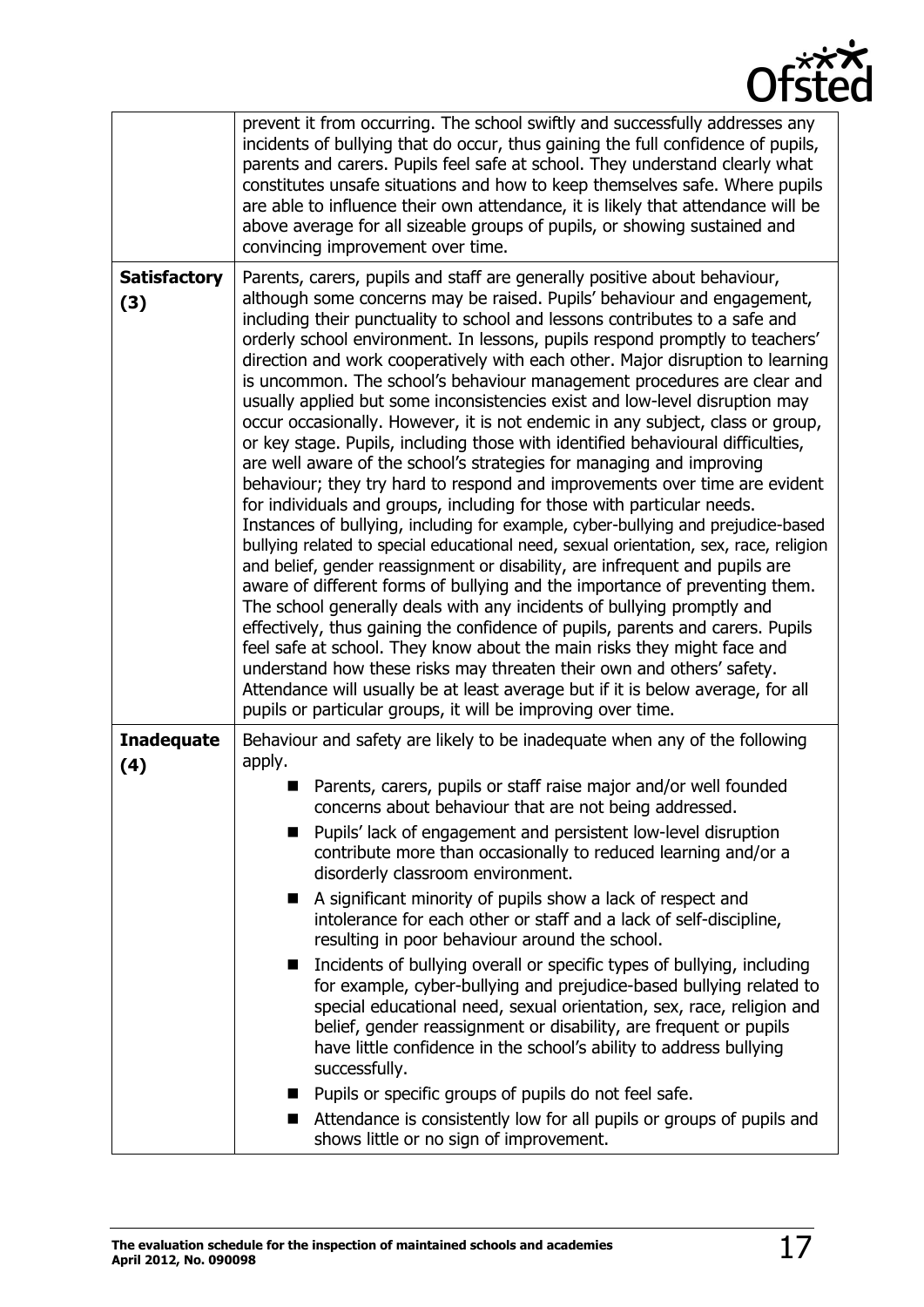

# <span id="page-17-0"></span>**Quality of leadership in and management of the school**

## <span id="page-17-1"></span>**Criteria**

When evaluating the quality of leadership and management at all levels, including, where relevant, governance, inspectors **must** consider whether the school's leadership:

- demonstrates an ambitious vision for the school and high expectations for what every pupil and teacher can achieve, and sets high standards for quality and performance
- $\blacksquare$  improves teaching and learning, including the management of pupils' behaviour
- **P** provides a broad and balanced curriculum that: meets the needs of all pupils; enables all pupils to achieve their full educational potential and make progress in their learning; and promotes their good behaviour and safety and their spiritual, moral, social and cultural development
- evaluates the school's strengths and weaknesses and uses their findings to promote improvement
- $\blacksquare$  improves the school and develops its capacity for sustaining improvement by developing leadership capacity and high professional standards among all staff
- $\blacksquare$  engages with parents and carers in supporting pupils' achievement, behaviour and safety and their spiritual, moral, social and cultural development
- $\blacksquare$  ensures that all pupils are safe.

## <span id="page-17-2"></span>**Outline guidance**

Inspectors should focus on how effectively leadership and management at all levels enable pupils to overcome specific barriers to learning and promote improvements for all pupils and groups of pupils in the context of the individual school. These are likely to include:

- how relentlessly leaders, managers and the governing body pursue a vision for excellence, for example through:
	- the rigorous implementation of well focused improvement plans
	- the consistent application of policies and procedures
	- the extent to which staff, pupils, parents and carers are engaged by and contribute to realising the vision and ambition of leaders, managers and governors
	- accurate monitoring and evaluation of the school's performance with a secure understanding of the individual skills and attributes of pupils and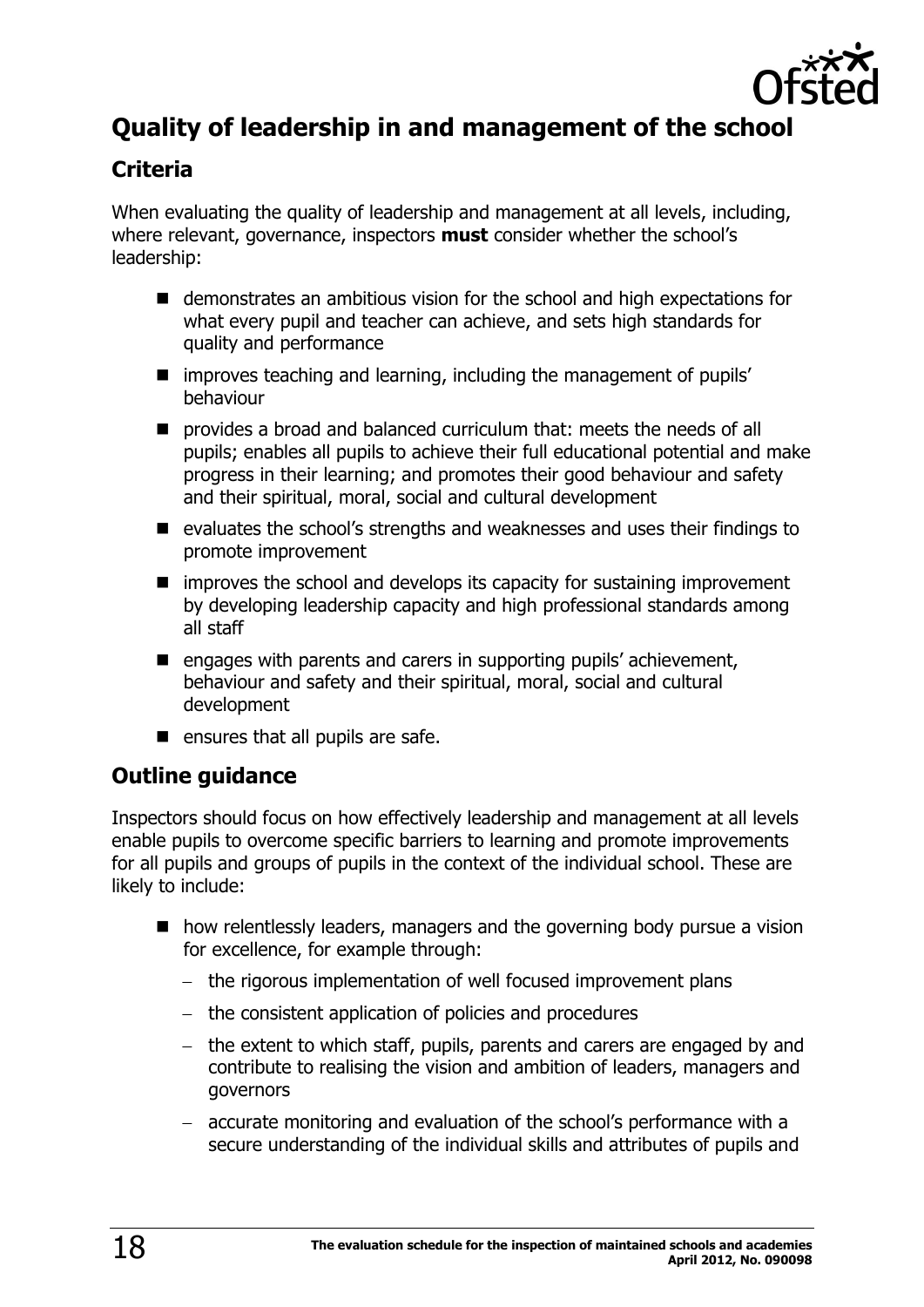

staff, and taking account of the views of parents, carers and other stakeholders

- $\blacksquare$  effective strategies for improving teaching, including, where relevant, the teaching of reading and improving behaviour, including:
	- seeking out and modelling best practice
	- monitoring the quality of teaching and learning and acting on its findings
	- developing staff through dialogue, coaching, training, mentoring and support
	- leading a coherent programme of professional development
	- $-$  leading curriculum development
	- training, including for example, on child protection
	- using appropriate procedures for tackling underperformance
- $\blacksquare$  ensuring that the curriculum:
	- is broad and balanced and meets the needs, aptitudes and interest of pupils so that it promotes high levels of achievement and good behaviour and promotes their spiritual, moral, social and cultural development
	- promotes a successful progression to the pupils' next stage of education, training or employment
	- at Key Stage 4 is based on academic courses and supplemented, where relevant, by appropriate vocational courses
- $\blacksquare$  strategies and procedures, including the provision of appropriate guidance, to help pupils prepare for life in modern democratic Britain and a global society
- managing performance, including tackling areas of underperformance, particularly any weaknesses in the quality of teaching and the curriculum
- $\blacksquare$  identifying and supporting disabled pupils and those who have special educational needs and pupils who have other significant disadvantages so that their progress is maximised
- $\blacksquare$  effective work by the governing body that acts as a critical friend and holds senior leaders to account for all aspects of the school's performance
- **P** promoting the confidence and engagement of parents and carers in their children's learning and the development of good behaviour
- working in partnership with other schools, external agencies and the community, including business, to improve the school, extend the curriculum and increase the range and quality of learning opportunities for pupils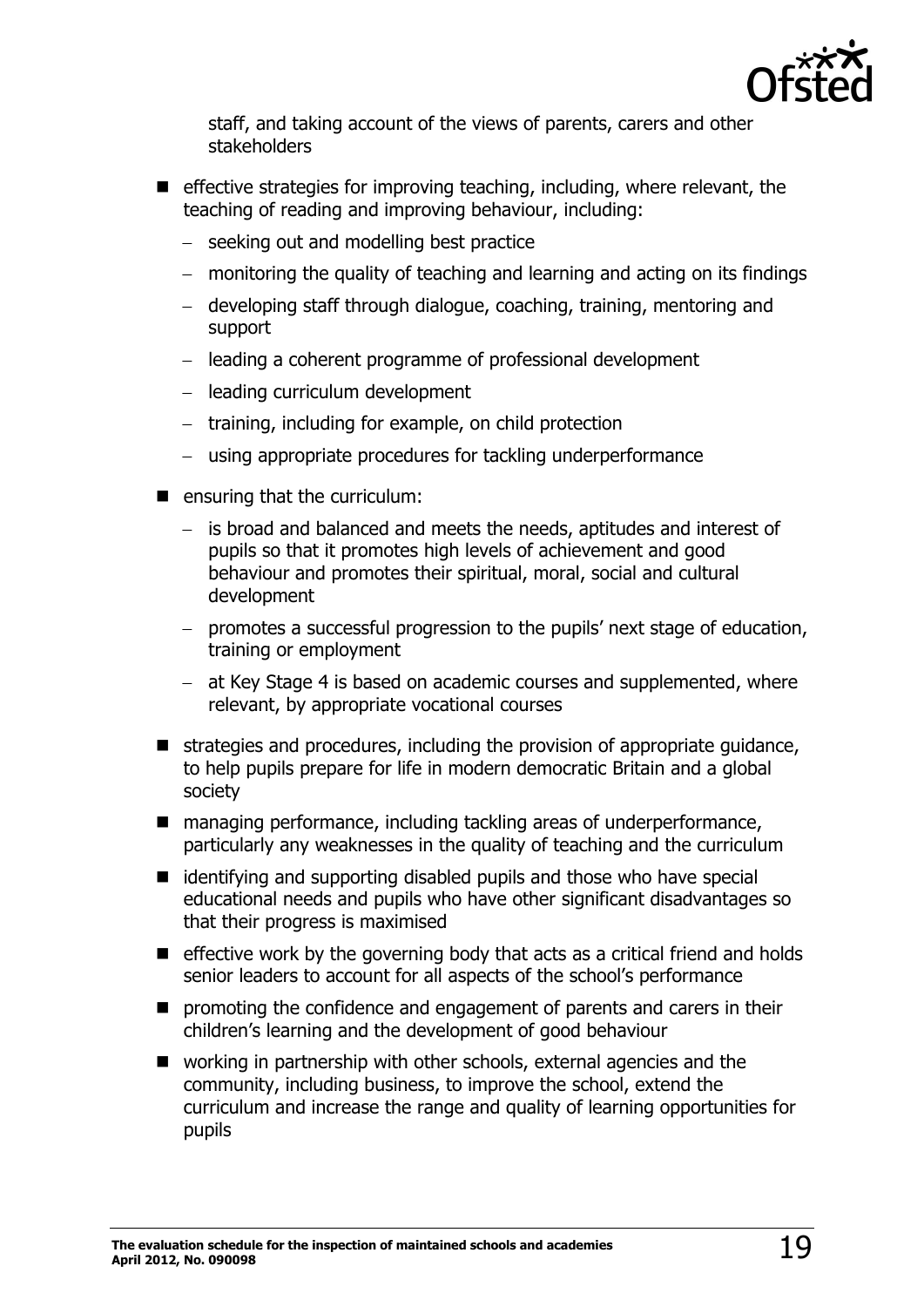

- managing safeguarding arrangements to ensure that there is safe recruitment and all pupils are safe, including for example, the effective identification of children in need or at risk of significant harm, including:
	- maintaining the single central record and appropriate arrangements for child protection
	- $-$  the rigour with which absence is followed up
	- how well safe practices and a culture of safety are promoted though the curriculum.

#### **Grade descriptors<sup>17</sup>: quality of leadership in and management of the school**

| <b>Outstanding</b><br>(1) | The pursuit of excellence in all of the school's activities is demonstrated by an<br>uncompromising and highly successful drive to strongly improve achievement,<br>or maintain the highest levels of achievement, for all pupils, including disabled<br>pupils and those who have special educational needs, over a sustained period<br>of time. All leaders and managers, including the governing body, are highly<br>ambitious for the school and lead by example. They base their actions on a<br>deep and accurate understanding of the school's performance and of staff and<br>pupils' skills and attributes. Key leaders focus relentlessly on improving<br>teaching and learning, resulting in teaching that is likely to be outstanding and<br>at least consistently good. The school's curriculum: provides highly positive,<br>memorable experiences and rich opportunities for high quality learning; has a<br>very positive impact on all pupils' behaviour and safety; and contributes very<br>well to pupils' achievement and to their spiritual, moral, social and cultural<br>development. The school has highly successful strategies for engaging with<br>parents and carers to the very obvious benefit of pupils, including those who<br>might traditionally find working with the school difficult. The school's<br>arrangements for safeguarding pupils meet statutory requirements and give<br>no cause for concern. |
|---------------------------|-----------------------------------------------------------------------------------------------------------------------------------------------------------------------------------------------------------------------------------------------------------------------------------------------------------------------------------------------------------------------------------------------------------------------------------------------------------------------------------------------------------------------------------------------------------------------------------------------------------------------------------------------------------------------------------------------------------------------------------------------------------------------------------------------------------------------------------------------------------------------------------------------------------------------------------------------------------------------------------------------------------------------------------------------------------------------------------------------------------------------------------------------------------------------------------------------------------------------------------------------------------------------------------------------------------------------------------------------------------------------------------------------------------------------------------------------|
| Good<br>(2)               | Key leaders and managers, including the governing body, consistently<br>communicate high expectations and ambition. They model good practice and<br>demonstrably work to monitor, improve and support teaching, encouraging<br>the enthusiasm of staff and channelling their efforts and skills to good effect.<br>As a result, teaching is improving and is at least satisfactory, with much that is<br>good. Planned actions based on accurate self-evaluation to overcome<br>weaknesses have been concerted and effective. As a result, achievement has<br>improved or consolidated previous good performance. The school's curriculum<br>provides well organised, imaginative and effective opportunities for learning<br>for all groups of pupils including disabled pupils and those with special<br>educational needs, promotes positive behaviour and safety and provides a<br>broad range of experiences that contribute well to the pupils' achievement and<br>to their spiritual, moral, social and cultural development. The school usually<br>works well with parents and carers, including those who might traditionally<br>find working with the school difficult, to achieve positive benefits for pupils.<br>The school's arrangements for safeguarding pupils meet statutory                                                                                                                                                |

 $17$  Grade descriptors are not to be used as a checklist but should be applied adopting a 'best fit' approach.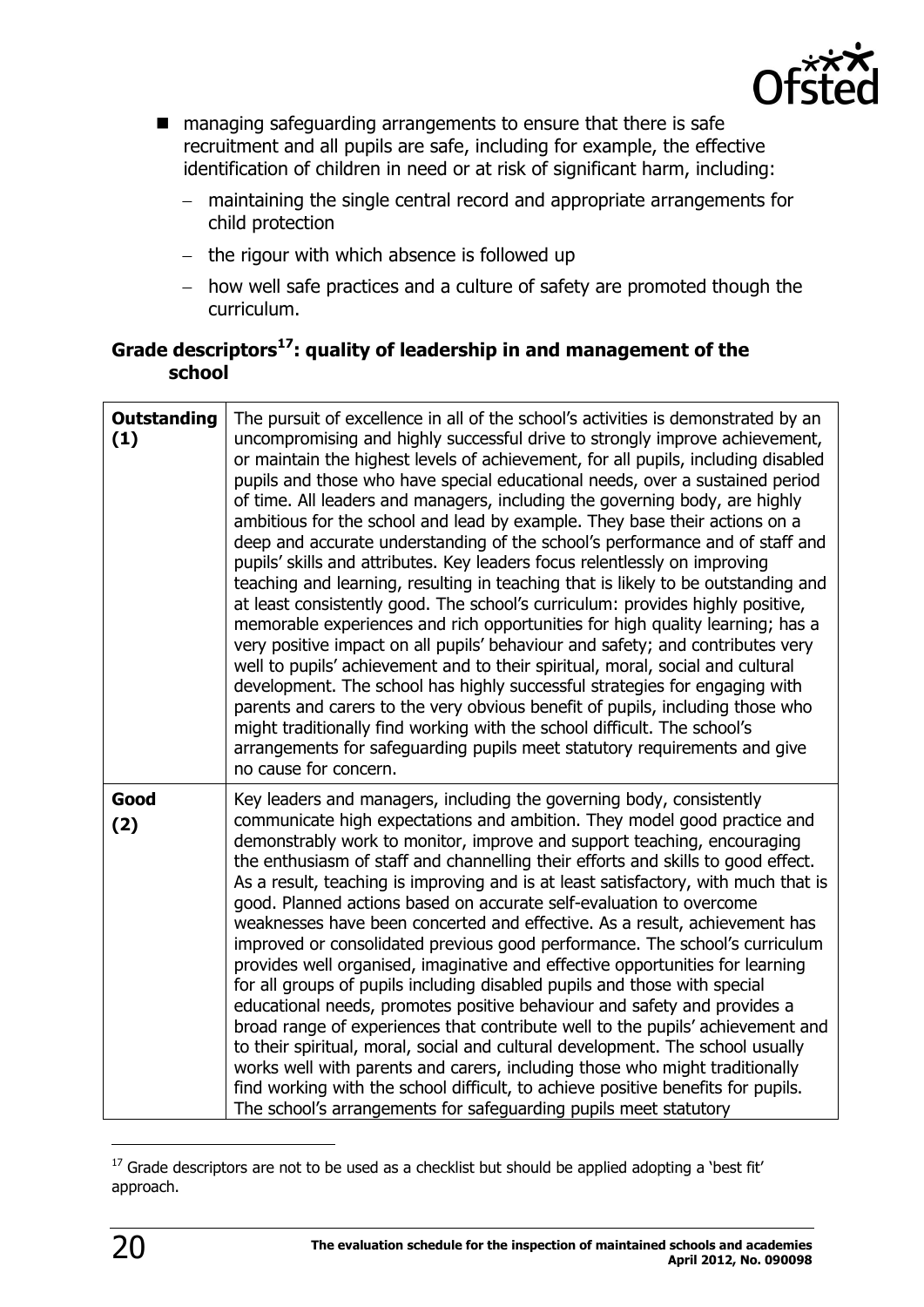

|                            | requirements and give no cause for concern.                                                                                                                                                                                                                                                                                                                                                                                                                                                                                                                                                                                                                                                                                                                                                                                                                                                                                                                                                                                                                                                                                                                                                       |
|----------------------------|---------------------------------------------------------------------------------------------------------------------------------------------------------------------------------------------------------------------------------------------------------------------------------------------------------------------------------------------------------------------------------------------------------------------------------------------------------------------------------------------------------------------------------------------------------------------------------------------------------------------------------------------------------------------------------------------------------------------------------------------------------------------------------------------------------------------------------------------------------------------------------------------------------------------------------------------------------------------------------------------------------------------------------------------------------------------------------------------------------------------------------------------------------------------------------------------------|
| <b>Satisfactory</b><br>(3) | The headteacher and most other key leaders, including the governing body,<br>provide a concerted approach to school improvement. Planned actions by<br>leaders and managers have improved the quality of teaching so that very little<br>is inadequate. Most, but not all, staff and pupils are fully committed to the<br>drive and ambition demonstrated by key leaders. Capacity to improve is<br>demonstrated by a trend of sustained improvement in achievement, behaviour<br>and safety, although a few significant weaknesses remain. Essential systems<br>are embedded sufficiently to enable the school to continue improving and do<br>not depend solely on only one or two senior leaders. The curriculum is<br>generally matched to pupils' needs, interests and aspirations and provides<br>adequate preparation for the next stage of their lives, whatever their starting<br>points. The school usually works well with parents and carers, although may<br>be less successful in engaging those who might traditionally find working with<br>the school difficult. The school's arrangements for safeguarding pupils meet<br>statutory requirements and give no cause for concern. |
| <b>Inadequate</b><br>(4)   | Leadership and management are likely to be inadequate if any of the following<br>apply.<br>Capacity for further improvement is limited because current leaders<br>■<br>and managers have been ineffective in securing essential<br>improvements since the last inspection.<br>Leaders and managers are not taking effective steps to secure<br>satisfactory and better teaching for all groups of pupils, including<br>disabled pupils and those who have special educational needs.<br>The curriculum fails to meet the needs of pupils or particular groups<br>ш<br>of pupils.<br>Despite remedying a few small areas of weakness, perhaps recently,<br>$\blacksquare$<br>improvements are fragile, too slow or depend on external support.<br>The school's strategies for engaging with parents and carers are<br>■<br>weak so that parents and carers are not involved sufficiently in<br>supporting their children's learning and development.<br>The school's arrangements for safeguarding pupils do not meet<br>statutory requirements and give serious cause for concern.                                                                                                                |

# <span id="page-20-0"></span>**Overall effectiveness**

Inspectors will evaluate:

 $\blacksquare$  the quality of the education provided in the school.

#### <span id="page-20-1"></span>**Outline guidance**

Inspectors must consider the evidence gathered in support of their evaluations of the four key judgements:

- achievement of pupils in the school
- quality of teaching in the school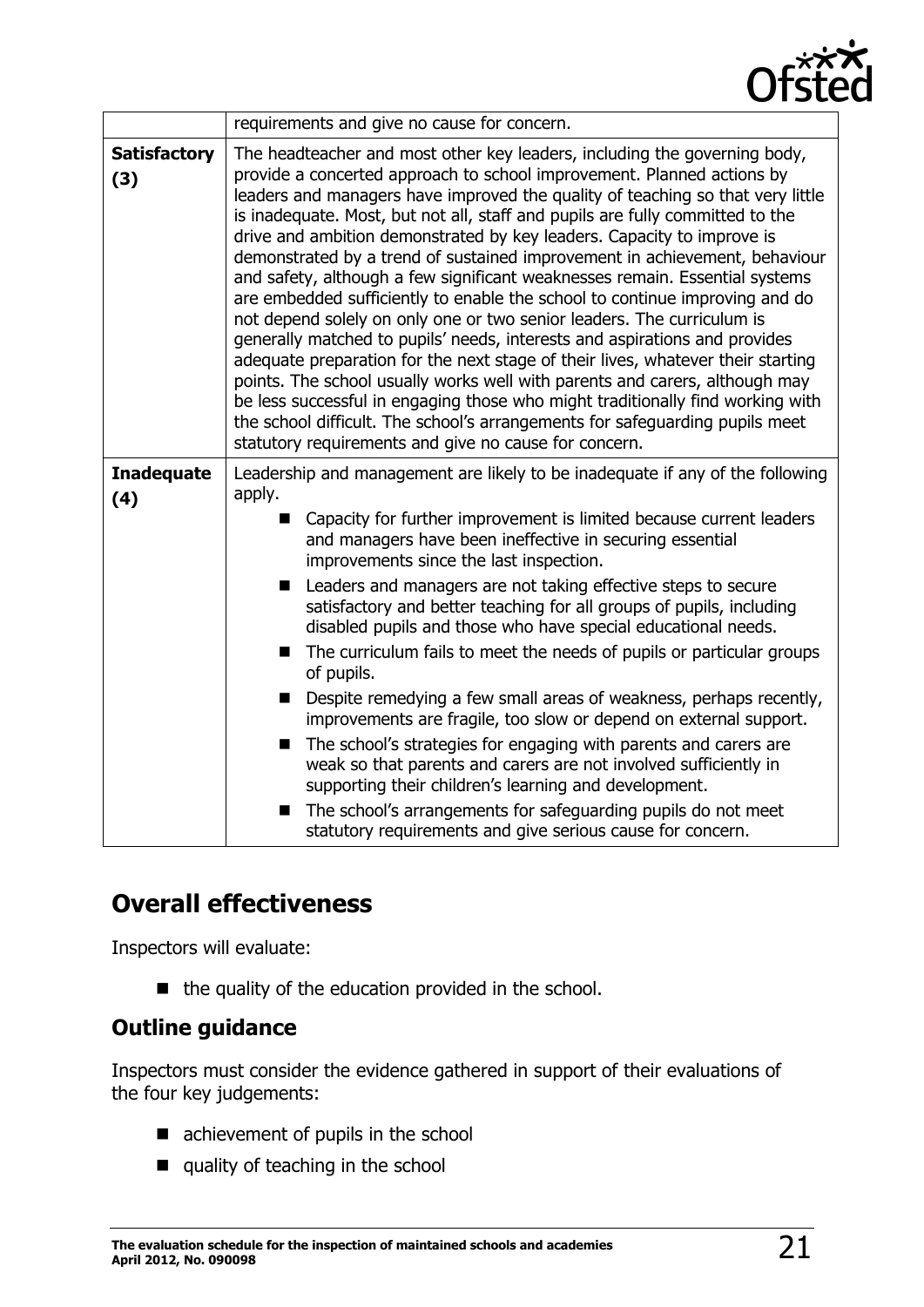

- $\blacksquare$  behaviour and safety of pupils at the school
- quality of leadership in and management of the school.

In addition, inspectors must consider:

- $\blacksquare$  the extent to which the education provided by the school meets the needs of the range of pupils at the school, and in particular the needs of disabled pupils and those who have special educational needs, taking into account the progression and destination of pupils when they leave school
- how well the school promotes all pupils' spiritual, moral, social and cultural development by providing positive experiences through planned and coherent opportunities in the curriculum and through interactions with teachers, other adults and the local community as shown by pupils:
	- being reflective about beliefs, values and more profound aspects of human experience, use their imagination and creativity, and develop curiosity in their learning
	- developing and applying an understanding of right and wrong in their school life and life outside school
	- $-$  taking part in a range of activities requiring social skills
	- developing awareness of, and respect towards, diversity in relation to, for example, gender, race, religion and belief, culture, sexual orientation, and disability
	- gaining a well-informed understanding of the options and challenges facing them as they move through the school and on to the next stage of their education and training
	- $-$  overcoming barriers to their learning
	- responding positively to a range of artistic, sporting and other cultural opportunities, provided by the school, including, for example developing an appreciation of theatre, music and literature
	- developing the skills and attitudes to enable them to participate fully and positively in democratic, modern Britain
	- understanding and appreciating the range of different cultures within school and further afield as an essential element of their preparation for life.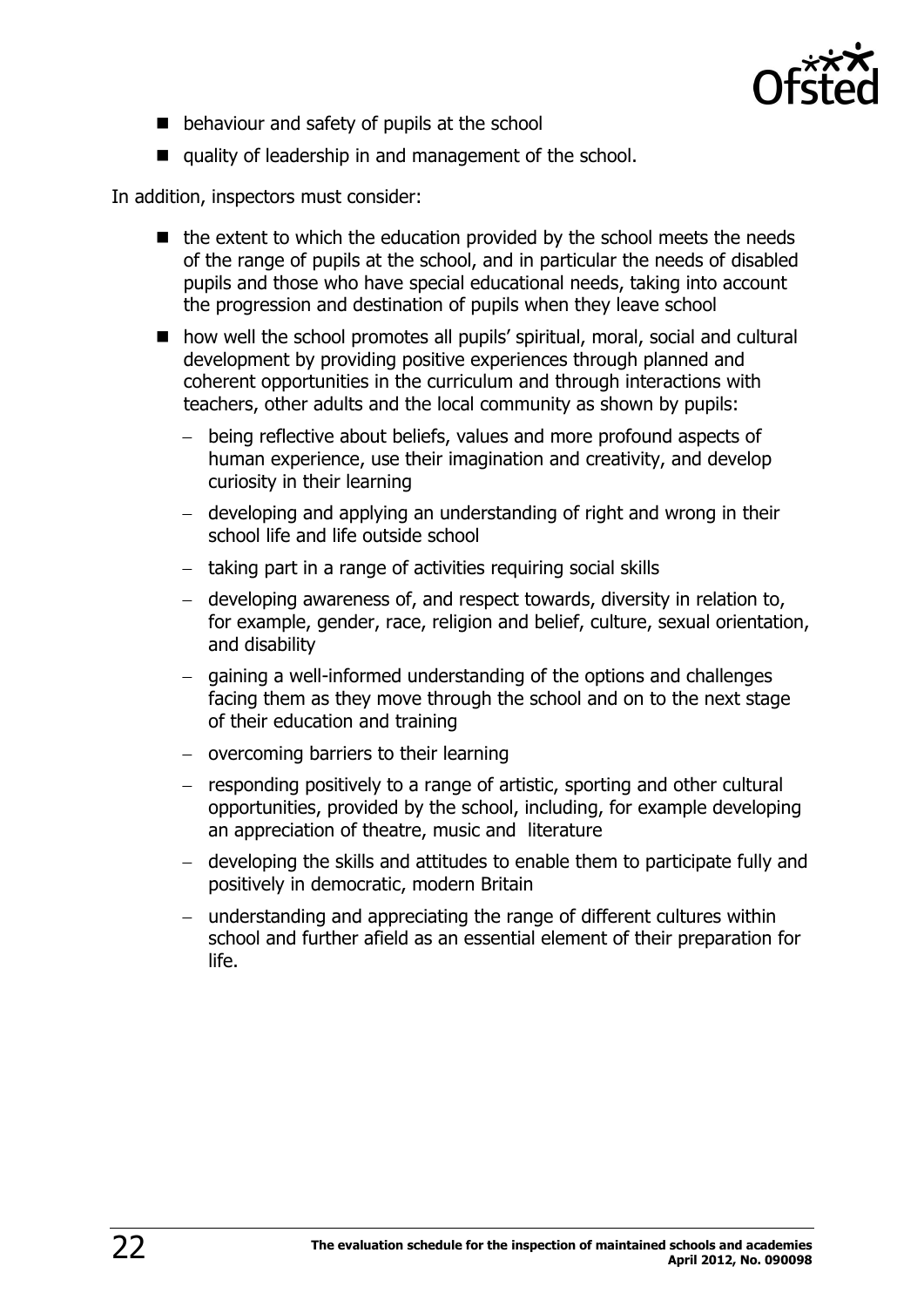

# **Grade descriptors<sup>18</sup>: overall effectiveness**

| <b>Outstanding</b><br>(1)  | The school's practice consistently reflects the highest aspirations for pupils and<br>expectations of staff. It ensures that best practice is spread effectively in a<br>drive for continuous improvement. Teaching is likely to be outstanding and<br>together with a rich curriculum, which is highly relevant to pupils' needs, it<br>contributes to outstanding learning and achievement or, in exceptional<br>circumstances, achievement that is good and rapidly improving. Other<br>principal aspects of the school's work are good or outstanding. The school's<br>thoughtful and wide ranging promotion of the pupils' spiritual, moral, social<br>and cultural development enables them to thrive in a supportive, highly<br>cohesive learning community. Consequently, pupils and groups of pupils have<br>excellent experiences at school, ensuring that they are very well equipped for<br>the next stage of their education, training or employment. |
|----------------------------|--------------------------------------------------------------------------------------------------------------------------------------------------------------------------------------------------------------------------------------------------------------------------------------------------------------------------------------------------------------------------------------------------------------------------------------------------------------------------------------------------------------------------------------------------------------------------------------------------------------------------------------------------------------------------------------------------------------------------------------------------------------------------------------------------------------------------------------------------------------------------------------------------------------------------------------------------------------------|
| Good<br>(2)                | The school takes effective action to enable most pupils to reach their<br>potential. Pupils benefit from teaching that is at least good. This promotes<br>very positive attitudes to learning and ensures that achievement is at least<br>good. Leadership and management play a significant role in this and are good<br>overall. Behaviour and safety are strong features. Deliberate and effective<br>action is taken to create a cohesive learning community by promoting the<br>pupils' spiritual, moral, social and cultural development. A positive climate for<br>learning exists and pupils and groups of pupils have highly positive<br>experiences at school so that they are well prepared for the next stage in their<br>education, training or employment.                                                                                                                                                                                           |
| <b>Satisfactory</b><br>(3) | Achievement, behaviour and safety, the quality of teaching and learning, and<br>leadership and management are all likely to be at least satisfactory with some<br>significant good practice. In addition, the school takes reasonable steps to<br>promote pupils' spiritual, moral, social and cultural development, enabling<br>them to develop the skills and personal qualities needed to work together in a<br>generally cohesive learning community. As a result, pupils and groups of<br>pupils have a generally positive experience at school and are not<br>disadvantaged as they move to the next stage of their education, training or<br>employment.                                                                                                                                                                                                                                                                                                    |
| <b>Inadequate</b><br>(4)   | Overall effectiveness is likely to be inadequate <sup>19</sup> if any of the following apply.<br>Achievement is inadequate.<br>Quality of teaching is inadequate.<br>Behaviour and safety are inadequate.<br>Leadership and management are inadequate.<br>There are important weaknesses in the school's promotion of pupils' spiritual,<br>moral, social and cultural development, resulting in a poor climate for learning<br>and an incohesive school community where pupils or groups of pupils are<br>unable to thrive.                                                                                                                                                                                                                                                                                                                                                                                                                                       |

 $18$  Grade descriptors are not to be used as a checklist but should be applied adopting a 'best fit' approach.

<sup>&</sup>lt;sup>19</sup> If overall effectiveness is judged to be inadequate, separate guidance is given in *Conducting school* inspections (090097) on allocating a category of concern; [http://www.ofsted.gov.uk/resources/090097.](http://www.ofsted.gov.uk/resources/090097)